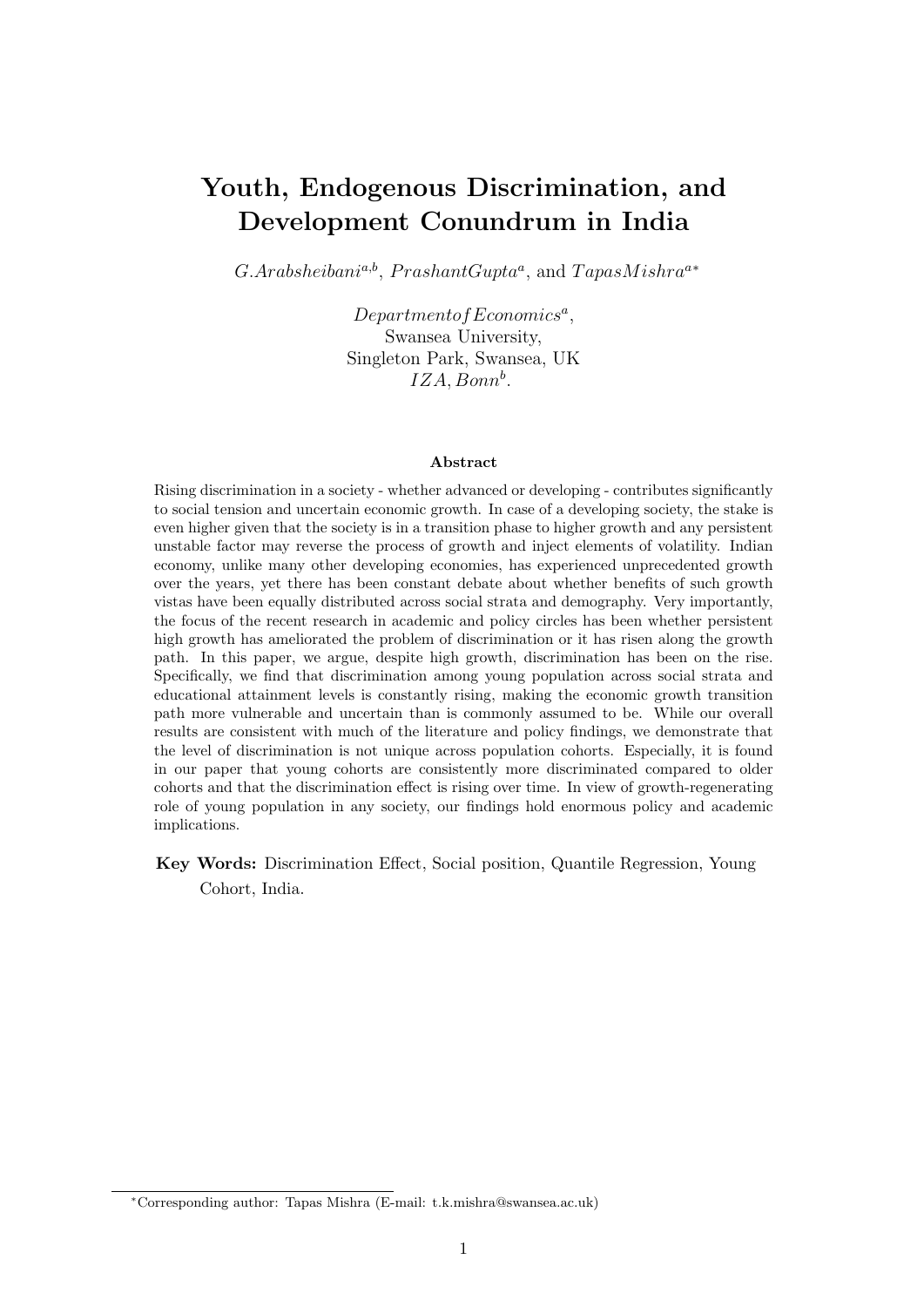## 1 Introduction

Discrimination<sup>1</sup> - practised often endogenously in both developing and developed societies, do not beget any virtue either in the form of economic or social benefits. Indeed, discriminatory practices affect not only the current development path but also different social identities and their perspective long-term potential (Hoff and Pandey, 2006). Although imperfect competition in the product market and prevalence of greater degree of incomplete information are often attributed to the persistence of discrimination, especially in developing economies<sup>2</sup>, a large body of literature points to its existence even in developed country settings (Holzer and Neumark, 2000). Undoubtedly, discrimination - prevalent in the form of either caste, gender, or skin-color can lead to inefficient and economically sub-optimal outcomes (Esteve-volart, 2009). Despite its strong sociological dynamics, economic study of discrimination has been motivated, first, by growth of labor supply having implications on underutilization of valuable resources (Klasen, 2002), and second, by the expected distortional incentives for investment for the next generation (Alderman and Kind, 1998). Both factors are characteristically growth-inhibiting effects and trigger a rise in inequality traps where a disadvantaged group faces a long-run opportunity set worse than that of another group even though a better set would be possible (Bourguignon et al., 2007). India is a prime case where study of discrimination possesses both social and economic values, especially in light of the recent growth spurt and upheaval social changes.

In the backdrop of this development, we focus on the study of caste<sup>3</sup> discrimination in India. We are especially interested in the measurement of their differential effects across social strata, human capital distribution and demographic characteristics. Practice of discrimination in India has a deep traditional root. Deininger et al. (2012) observe that 'reinforced by a social order built on endogamous castes - originally based on occupation - that are often residentially segregated, discrimination is [particularly] pronounced in India, a country with one of the most stratified societies in the world'. Additionally, in an era of highly internationalized world economic order, while discrimination in any form is denounced on the ground of ethics and inefficient economic outcomes, its persistence in both developing and developed world are guided by some innate psychological characteristics, which as it has appeared, is independent of the economic/development status at that time.

However, presence and persistence of discrimination may have differential effect on the transitional path of an economic and social system. For instance, when an economy is at a lowlevel of equilibrium and is growing slower than expected, persistence of discrimination in that economy will be realized mostly in terms of sluggish growth. However, when persistence of discrimination appears dominant in a transition phase of the economy at a higher-level equilibrium,

<sup>1</sup>Discrimination is defined as a systematic gap in rewards to key factors of production that can be attributed not to differences in relevant attributes but to easily identifiable group characteristics based on e.g., gender, skin colour or caste.

<sup>&</sup>lt;sup>2</sup>In most Western countries, ethnic discrimination is largely a market phenomenon, whereas in many developing countries, it is rather government-mandated (Docquier and Rapoport, 2003).

<sup>3</sup>Caste, as a form of social fragmentation in India, can be traced historically in the form of ethnic divisions. To improve the living condition and decrease the social disparities between all ethnic groups, the Government of India, after independence, has constituted an anti-discrimination law for two most socially deprived social groups ST and SC. In the later years, it has extended this to the third deprived group Other Backward Class (OBC). These ethnic groups can be divided into four social groups (in ascending order) as: SC, ST, OBC and High Caste (HC).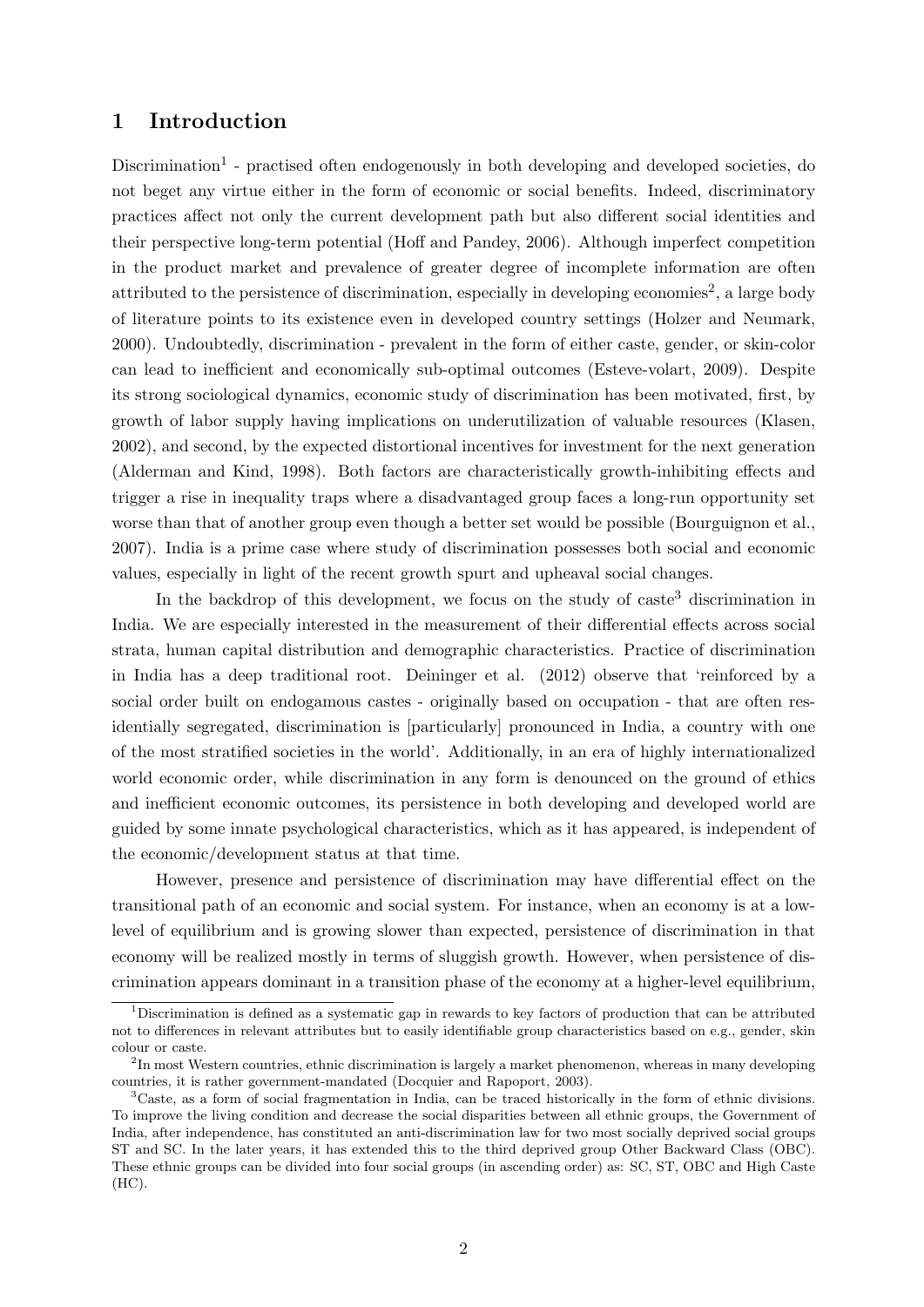it can make the future growth path unstable and uncertain - for economic and social reasons. Indeed, a growing body of research has documented the associations between discrimination, anger, and delinquency. Hartshornl et al. (2012), for instance, investigate whether aggressive behaviors emerge over time as a consequence of perceived discrimination and anger. They found that adolescents who engage in aggressive behavior perceive that they are being discriminated against. Perceived discrimination is but one of many strains related to unequal social position that youths of some societies may experience, and it has important implications for the proliferation of disparities in later life. Moreover, the stagnant role of caste discrimination (similar to race-relationship) in the labour market has widened the income and employment gap between deprived groups and privileged groups over time (Madheswaran and Attewell, 2007).

In view of this interesting socio-economic dynamics, in this paper we study how discrimination dynamics has evolved over time in the Indian economy and how it has affected the transitional growth dynamics over decades. We investigate, how historically deprived social groups has been treated in view of the government's 'preferential' or 'affirmative actions' policies and openness to trade since liberalization in 1991. In addition, we also seek to address how existing reservation policies for deprived groups have increased (decreased) the effect of caste discrimination over time. Has any legislative programme corresponding to most deprived groups (SCs/STs) bailed them out for the unequal treatment in society eventually after independence? Have federal reservation policies created any significant difference to reduced the effect of caste discrimination between the young generation and the old generation?

Using National Sample Survey (hereafter, NSS) data 1983-84 to 2004-05, previous research in this context found that wage inequality has risen between disadvantaged (SCs/STs) and privileged (Non-SC/ST) groups. For instance, Kijima (2006a), using employment and unemployment data for period 1983 to 1999 investigates wage inequality between these groups and finds that openness in trade policy and rapid growth during these periods have exacerbated the wage gap between SC/ST and privileged groups. Similarly, Azam (2012), adding NSS data from 2004- 05 to previous study and by expanding the caste dimension in four categories (SC, ST, OBC, and General), finds a similar effect in case of the urban sector. In separate later studies Azam (2010) and Kijima (2006b) using the consumption expenditure data from rural sector, explain the dynamics of caste discrimination via distributional effect of consumption expenditure among all social groups. They demonstrate that consumption expenditure is not equally distributed across social group and a high level of social disparity exists among them. Azam's interprets his findings by suggesting that the growing consumption disparities among all social groups may be a potential source of caste discrimination.

However, it is important to note that the distribution effects between social groups is not similar to the discrimination effect. In economic sense, the distributional effect only reflects the lack of access to resources (education, health services, employment etc) between two class/groups. Therefore, it is important to understand which resources are helpful in linking the two economically deprived or socially separated societies. Furthermore, both studies include the self employed worker in their models. Such inclusion is problematic because low castes do not discriminate against themselves. They would not be exposed to employer to the discrimination. However, we can not rule out customer discrimination, which potentially has the same effect.

In this paper, thus, we attempt to cover both these issues. We use latest data set for 2010-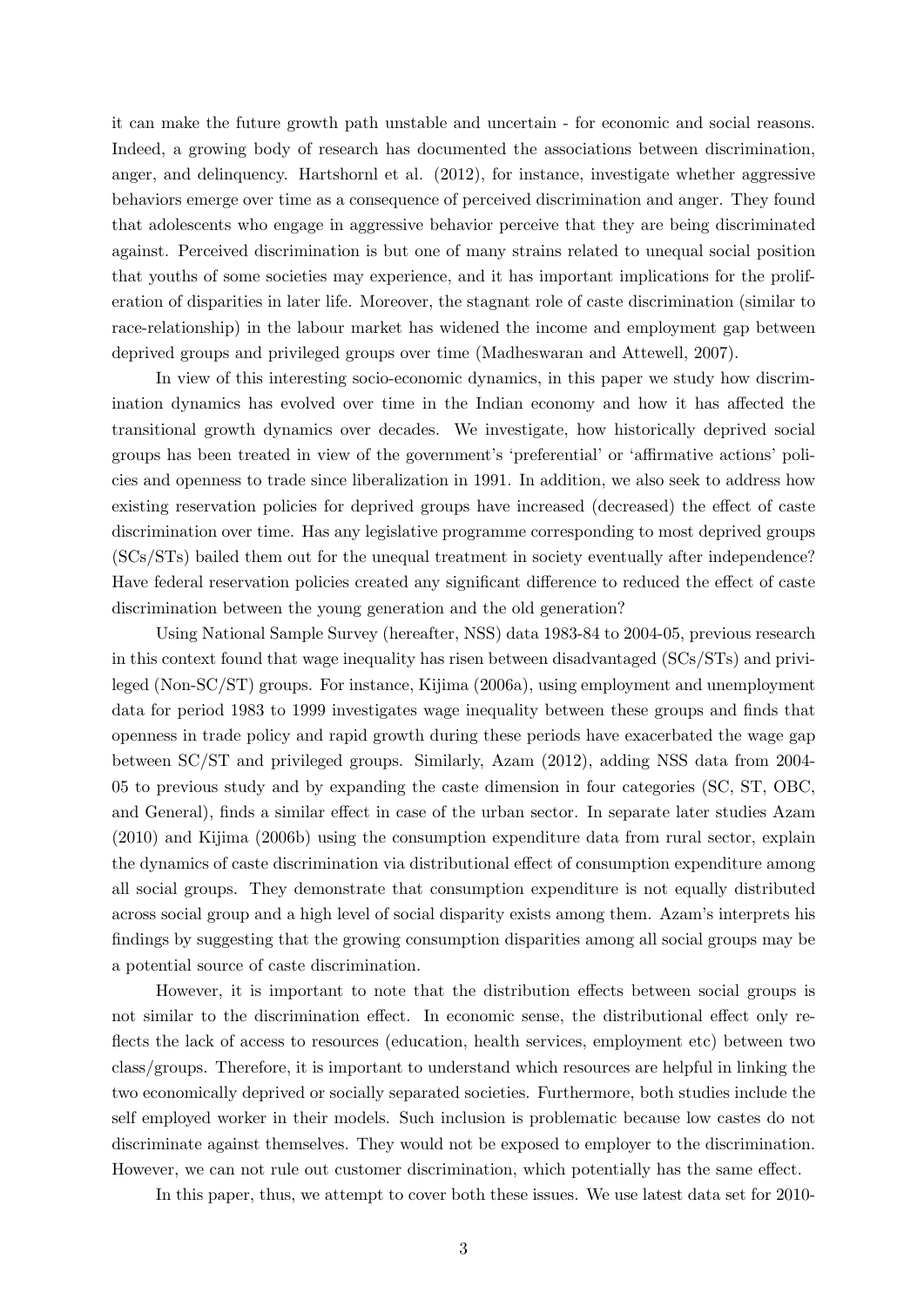11 in addition to the periods 1993-94 and 2004-2005 from the NSS and examine the impact of caste discrimination among all social groups. Given that our primary interest is to demonstrate how income variation among all social groups explains the dynamics of caste discrimination in India since 1993-94, we employ quantile regression framework proposed by Koenker and Bassett (1978) and extended by Machado and Mata (2005, herafter MM) to accommodate counterfactual decompositions. The results are compared against the conventional average method as proposed by Oaxaca (1978) and Blinder (1978).

Our study finds that the observed differences between deprived groups (SC, ST, and OBC) and privileged group have increased across the entire distribution from 1993-94 to 2010-11, and more significantly at the higher quantile. This result is consistent with earlier research such as Azam (2009). The observed differences between 1993-94 and 2010-11 have been found in our study to remain constant across social groups. In addition, we also analyze, how caste discrimination has been explained in young generation who entered in the Indian labour market in the beginning of industrialization. In this context, no such studies exist to the knowledge of authors, which explains how caste discrimination persist in young generation and it has been evolving over time.

In light of the adopted 'reservation policy' aimed at protecting the SC, ST and the OBC through governments affirmative policies, we have divided our sample into two demographic components (young cohorts: population age between 15-40 years and old cohorts: population age between 41-65 years). In general, our results suggest that the effect of reservation systems has no perceived impact on young cohorts. The observed differences for the entire distribution indicate that in light of current policy framework young cohorts are facing more discrimination among all social groups and that it is steadily rising over time. Our study also suggests that the effect of discrimination experienced by most of the historically disadvantaged groups is higher due to the characteristics effect. Hence, from the policy perspective it is important that the government affirmative policies must successfully target both public and private sectors<sup>4</sup>.

The rest of this paper follow as. Section 2 presents stylized observations and provides conceptual framework for testing various hypotheses. Section 3 provides some analytical results from a benchmark model. Section 4 discusses the methodological approach and their properties in the context of our study. Section 5 presents empirical results. Finally, Section 6 presents discussion of the main results and conclusions.

# 2 Stylized observations

In this section we present conceptual framework and some stylized observations that motivate our analysis and will be matched by the main results of our theoretical model and empirical investigation.

To measure discrimination, we use employment data from the National Sample Survey (NSS) in India over the period 1993-2011. Our variable of interest is the perceptible difference in variability in log wage across social strata, educational status and over time. Educational

<sup>&</sup>lt;sup>4</sup>In this view, Madheswaran and Attewell (2007) examine the importance of reservation policy for SCs/STs in different occupations. They find that the existing reservation policy is not very helpful in both the public or the private sectors and discriminates more in various in occupations.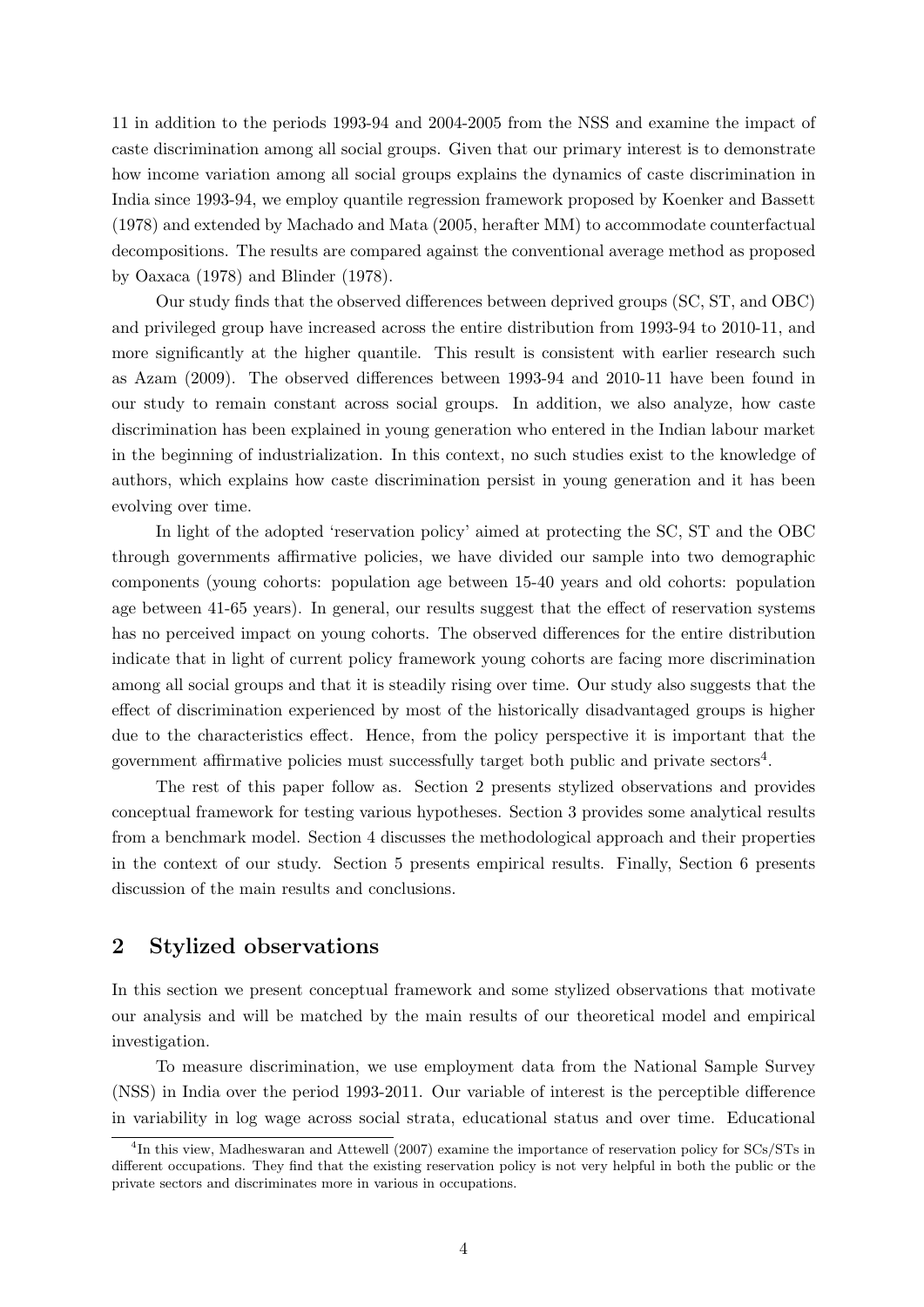status is proxied by educational attainment and distinguished between no education, primary, secondary, and tertiary. Similarly, demographic characteristics are taken into account by dividing the population into two cohorts, viz., young (15-40 years of age) and old (41-65 years age), whereas social stratification is captured by Scheduled Caste (SC), Scheduled Tribe (ST), Other Backward Classes (OBC) and General Category or High Caste (HC). Information in all social, economic, and demographic characteristics pertaining to wage differentials have been extracted from the NSS of various rounds beginning 1993-94.

**Observation 1.** Across individuals and over time, there is divergence in the wage gap between lower and upper caste.

By segregating the sample into low and high caste for each time period beginning 1993-94, 2003-2004, and 2010-2011, we have estimated the cross-sectional standard deviation ( $\sigma$ ) of log wage between high and low caste. It appears that  $\sigma_{1993}(=0.21) > \sigma_{2004}(=0.089) < \sigma_{2011}(=$ 0.093). This implies that although in the initial years of liberalization,  $\sigma$  declined between upper and lower caste, between 2003 and 2004 it mildly increased. It provides mixed evidence that in relation to 1993, there appears to be convergence in log-wage between upper and lower caste in 2011, but between 2003 and 2011, the difference seems to have increased. Moreover,  $\sigma$  for lower castes has increased between 1993 and 2004: for this group  $\sigma_{1993} = 0.843 < \sigma_{2004} = 0.931$ . Between 1993 and 2011,  $\sigma$  has increased about 4% for lower caste and 10% decline for upper caste and this trend is consistent throughout 1993, 2004, and 2011.

Observation 2. Across cross-section of regions and social classes within a given country, discrimination effects is multi-modal.

As reported in Fig. 1, there is strong evidence suggesting the existence of wage-discrimination trap, characterized by demographic characteristic, i.e., young and old population age groups: individuals are concentrated around at least two-levels of the log-wage. In fact Fig. 1, depicting histograms and Kernel density estimates (with optimal bandwidth), displays multi-modal distributions across all individuals. we believe that this multi-modality can be interpreted as a trap, since there is a high degree of overlap in the lower modes of the log wage distribution represented in Fig. 1. Moreover, one of the modes that represent middle of the distribution is characteristically unstable, therefore, in the presence of multiple equilibria, the economy chooses to remain in the lower-equilibria offering low-wage to discriminated cohorts in both young and old population. The higher equilibrium (that is, the third mode) is non-stationary and is not sustainable from the point of view of existing wage-distribution in the economy. This lends economic sense because the persistence of unequal earnings and labor force participation in the economy needs to be ameliorated through redistribution which is purported to benefit the disadvantaged class at the priority. As long as, convergence of disadvantaged classes does not occur with advantaged or high-class group's wage distribution, the equilibrium at the high-mode will remain non-stationary.

Along the same line, it can be argued that the distribution of log wage is also multi-modal among the social groups and that is consistent over time. In Fig. 2 we present the distribution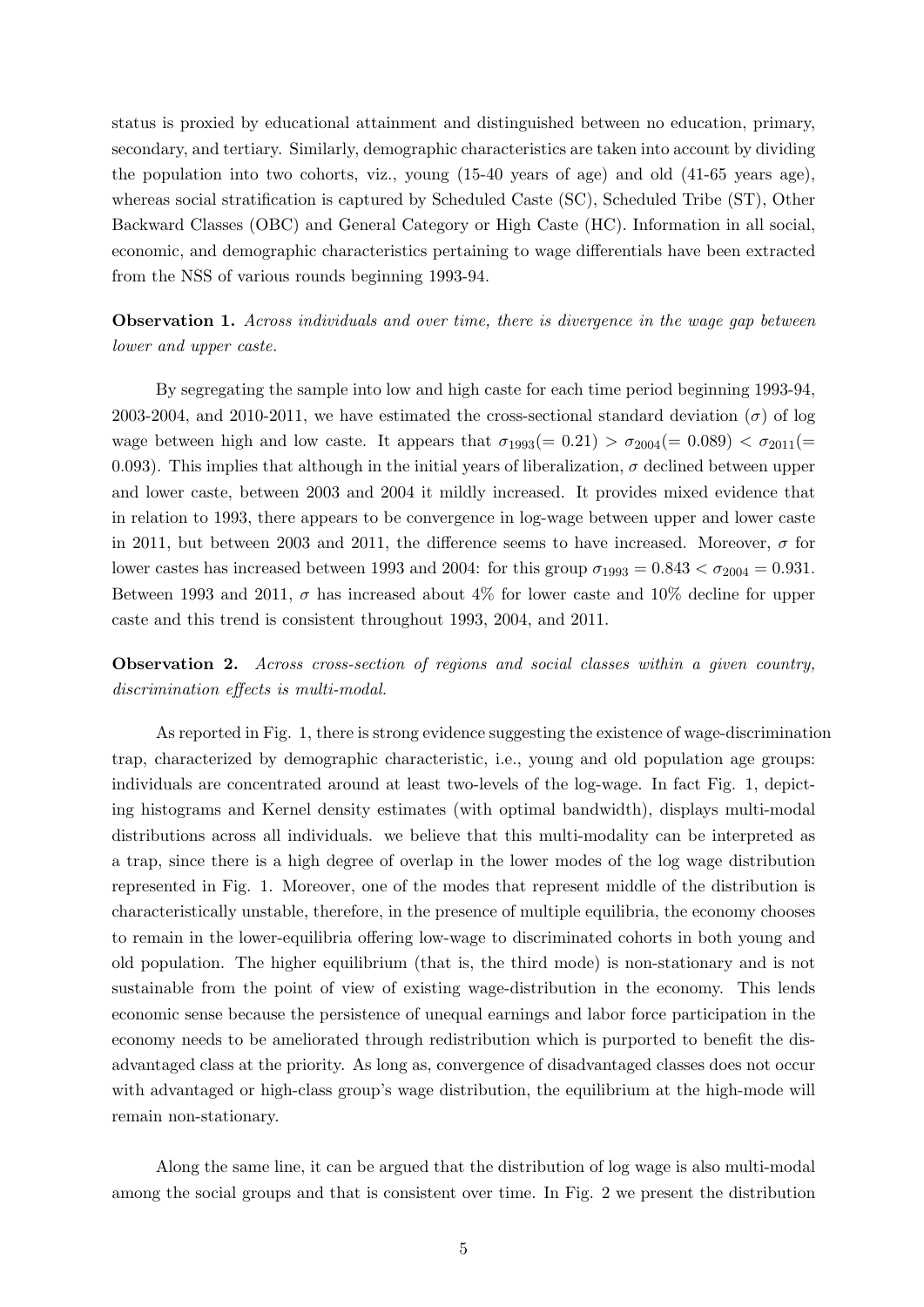of log wage for four social groups beginning 1993. For this particular year there were three social groups because other backward caste (OBC) was not properly documented in NSS. For all the years, it is observed that ST and SC have higher mode than higher caste (HC) and all distributions have at least two clusters signifying the clear social division in wage earnings.

Observation 3. In the population cohort, if discrimination is more persistent in the young than the old, the future value of economy growth is negatively affected through social tension and uncertainty.

In the literature (e.g., Docquier and Rapoport, 2003) it has been demonstrated that when discrimination is endogenized in a political economy framework and when the economy is closed to emigration, the optimal discriminative tax is inflicted on the minority or disadvantaged class. When discrimination effect is studied within a single economy, endogenous political decisions is felt across all states and therefore emigration effect does not exist. However, in this circumstance, the effect of discrimination on the equilibrium character of the economy at low and upper segment of the distribution is noteworthy: if the economy is continuing at the low-level equilibrium with individuals concentrated mostly on the lower-tail of the distribution of log-wage, then discrimination will imply overall growth-retarding effects. However, if discrimination persists even when the economy is at the higher equilibrium growth path, feeling of social alienation among both young and old cohorts would lead to social tensions and uncertain growth. The latter would be more acute if discrimination is felt more strongly among young than old because of the growth and altruism character over generations.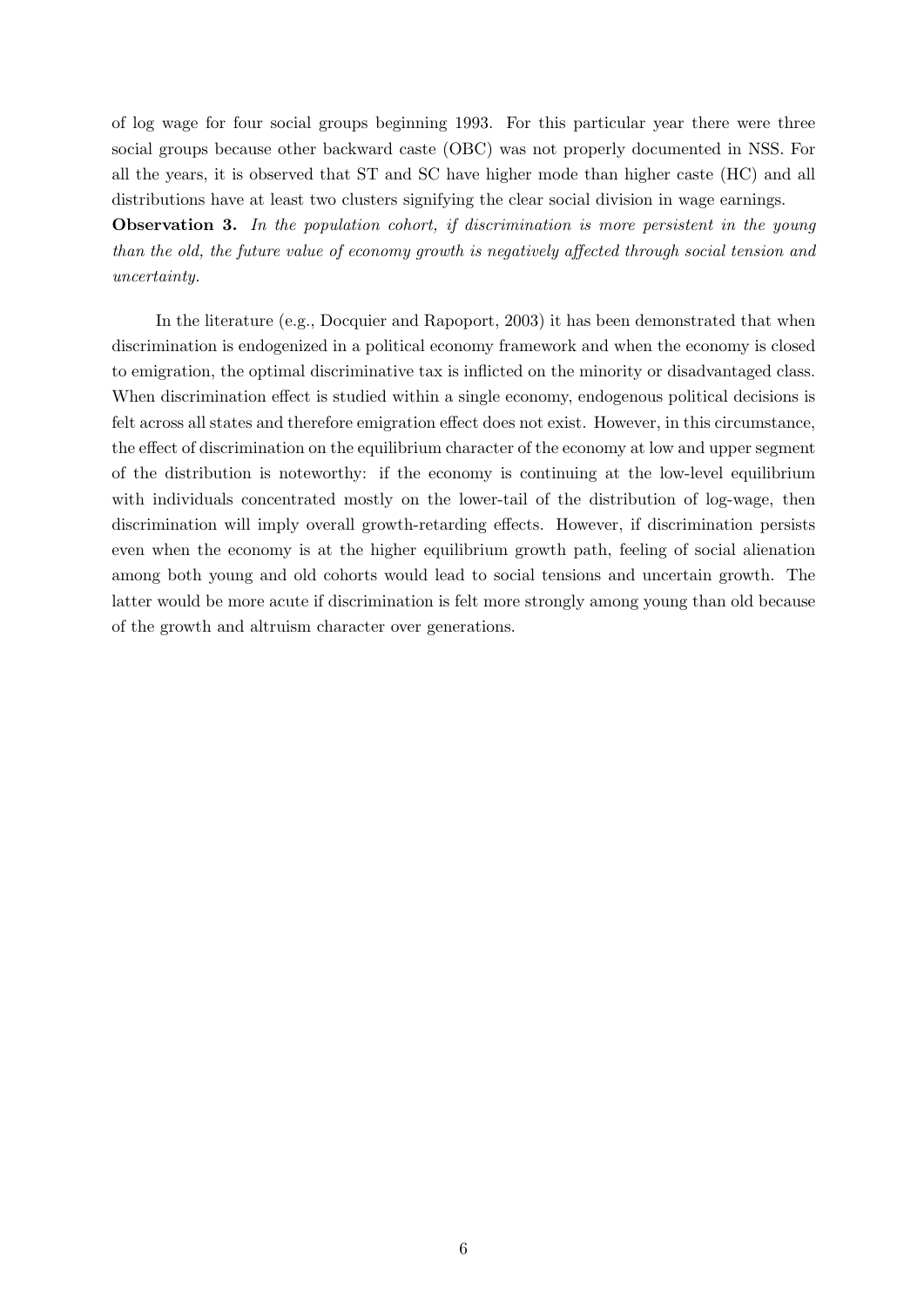

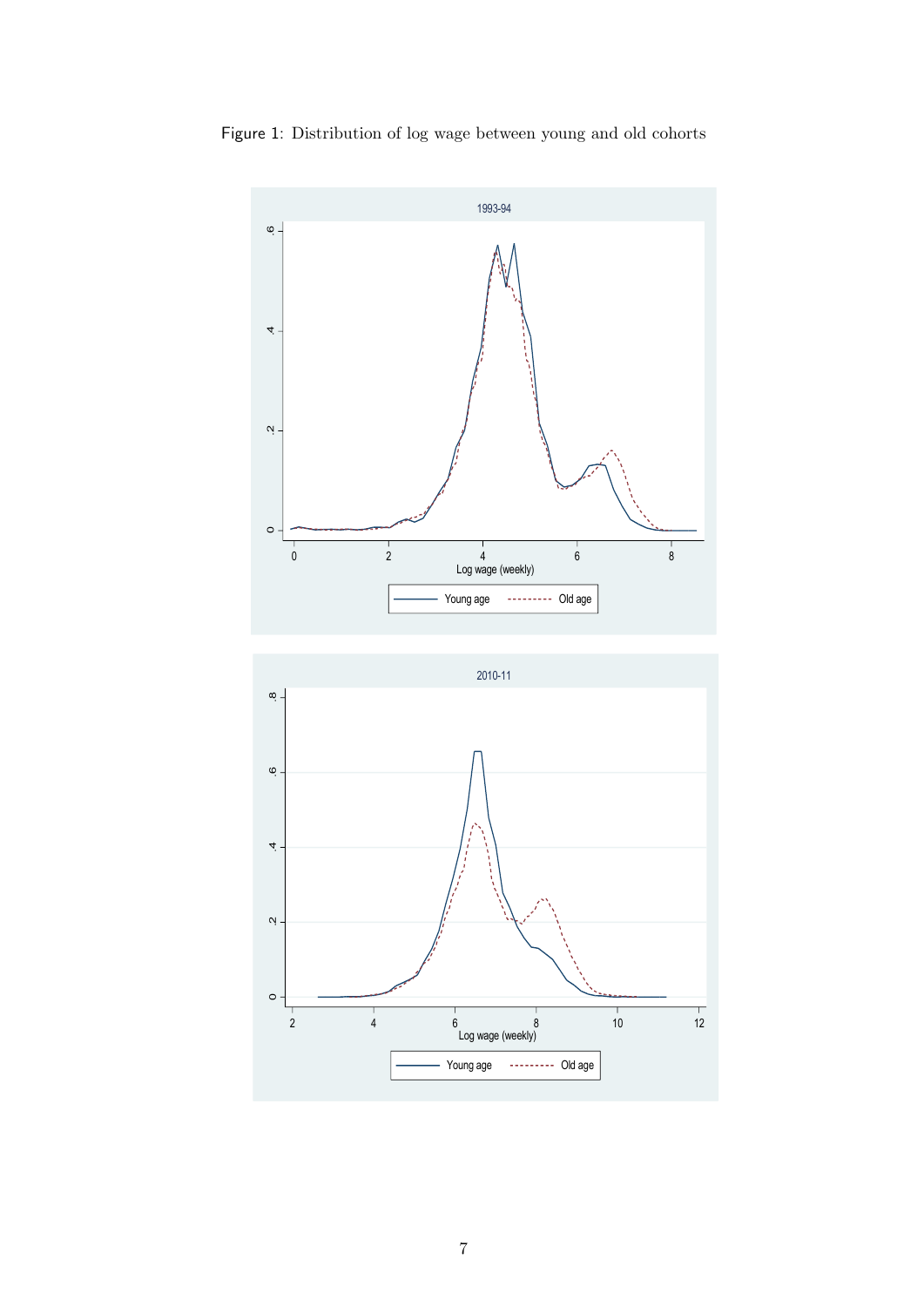

Figure 2: Distribution of log wage among social groups

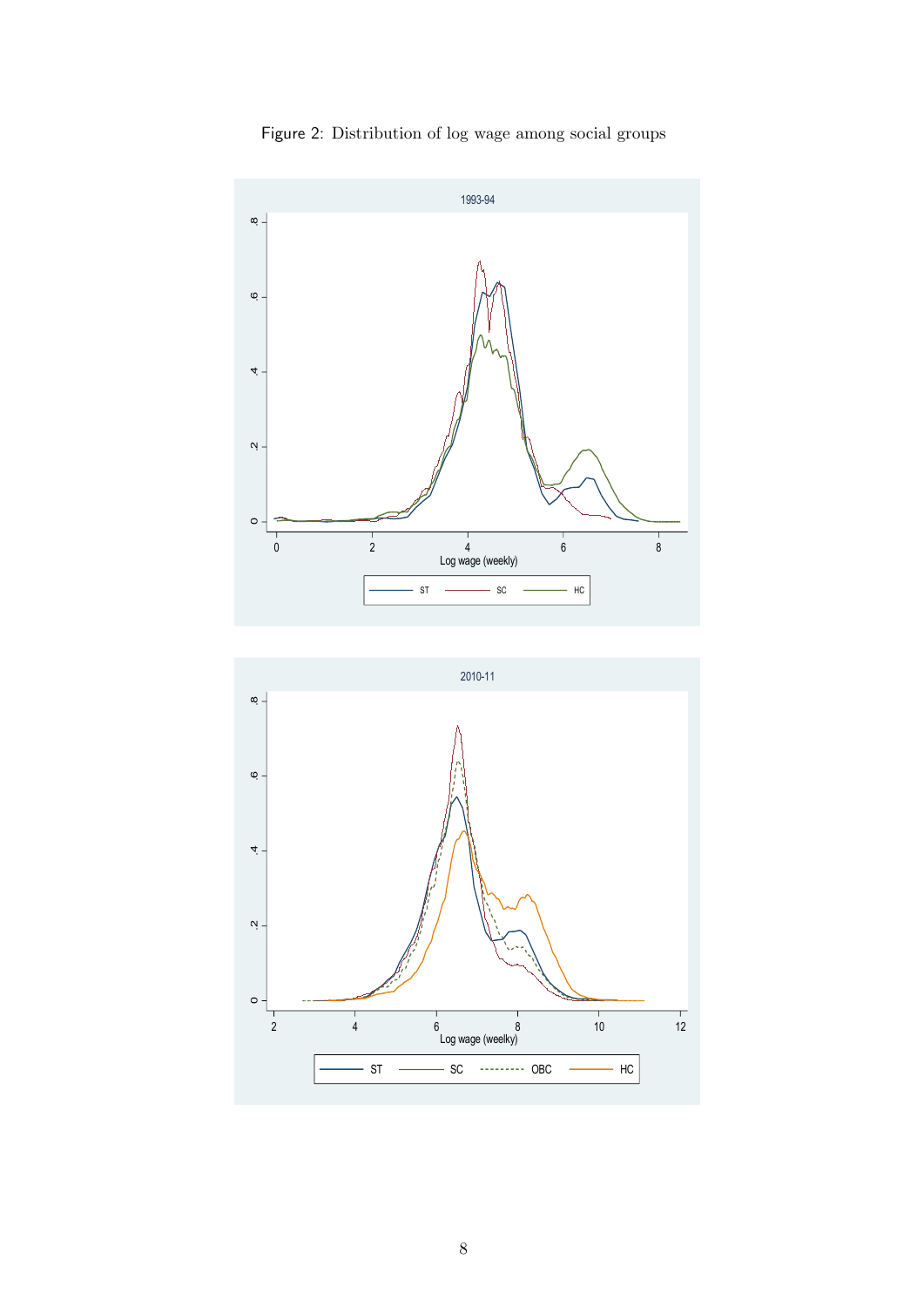### 3 The model

We consider an economy whose population is divided between upper caste (denoted by  $U$ ) and lower caste (denoted by  $L$ ). We hold that ethnic affiliation is an inherited trait that cannot be changed and is identifiable without any cost. Assume further that the population share of lower caste is  $\lambda$ , and that of upper caste is,  $1 - \lambda$ . The lower caste is defined by the very fact that it is discriminated against, even if it is demographically dominant. Furthermore, following Docquier and Rapoport (2003), we assume that each agent lives for two working periods and starts his life with an initial level of human capital that is identical for all agents. Even when discriminated in the social/economic growth ladder, initial human capital provides fundamental value for survivability. Convergence across social groups,  $G \in (U, L)$ , would occur when human capital attainment level rises and government's affirmative action policies tend to re-distribute wealth in equitable manner. For convenience, initial human capital for each agent is normalized to unity so that the period 1 initial human capital is:

$$
h_{i,t}^1 = 1 \forall i. \tag{1}
$$

In the first periods, each agent can allocate a time share of  $\zeta$  for education. If the agent chooses not to invest in education. In case of the lower caste, this is possible due to the persisting disincentive in the policy making. Under the circumstance that no investment in education occurs, the agent's stock of human capital remains unchanged and he may not move in the social and economic ladder. Thus, for an agent not investing in education:

$$
h_{i,t+1}^2 = 1.\t\t(2)
$$

Contrarily, if the agent decides to invest in education, the stock of human capital for the agent increase to the extent that depends on his ability to transform the time spent for acquiring education into valuable productive skills. We assume that individual's ability is distributed uniformly on the interval  $[\bar{b}, \underline{b}]$ . The ability is assumed to be distributed identically across groups/social strata. Given that the agent invests in education, then for an *investing agent i*, the individual stock of human capital at the beginning of the second period appears as:

$$
h_{i,t+1}^2 = 1 + \zeta_i \tag{3}
$$

In this economy the lower caste  $(L)$  is subject to a discriminative treatment. To formalize, assume that discrimination has a persistent effect on wage growth such that a shock it can be conceptualized in the form of a stochastic shock,  $\epsilon$  that leaves a permanent effect on the development process. Since the effect is permanent on the transition path of the economic/social system, the representative agent, government can levy a lump-sum penalty  $T$  on each educated minority.

If the stochastic shock in the form of discrimination leaves a permanent effect on the historical trajectory of wage growth, one can then conceptualise the process as a unit root process, where for each agent i,  $\epsilon_{it} = \rho_i \epsilon_{i,t-1} + v_t$ , where  $\rho$  is the autoregressive coefficient that defines historical dependence. When  $\rho = 1$  for each i, the shock leaves permanent effect on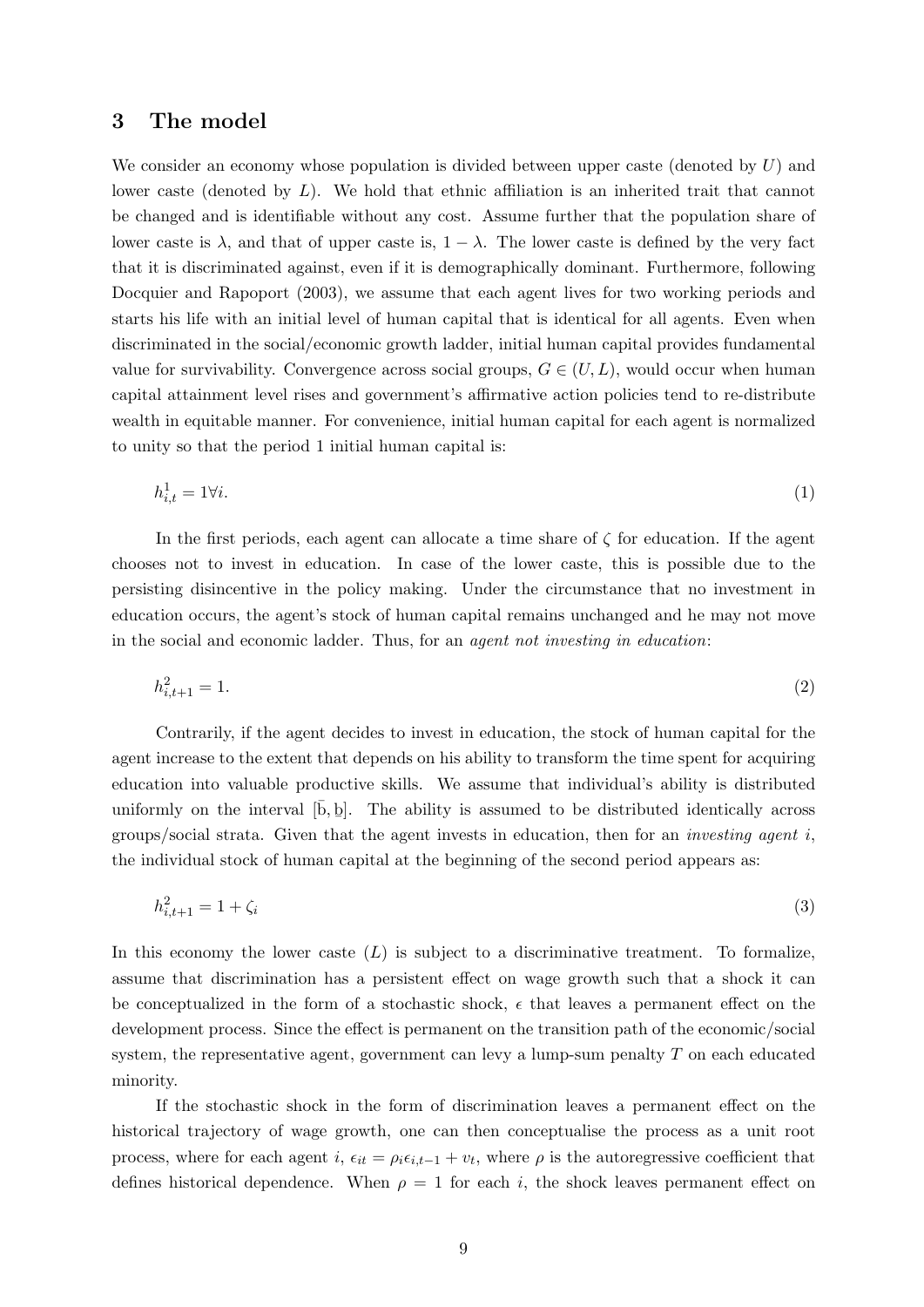log wage distribution over the life-cycle. For  $\rho = 0$ , shocks are temporary and leaves no longrun effect on log-wage distribution. Since, this is a one country welfare dynamics, there is no possibility emigration in view of the fact that discrimination effect is felt identically across the economy, hence by emigration to other states, individuals will not be gaining anything in terms of welfare. In the given economic system, it is possible to study the conditions under which investments are made for both upper and lower castes. Recalling that investment condition is contingent upon ability, b of the individual to transform  $\zeta$ , so that for member L the condition for investment in education,  $b_i^L$ , is:

$$
1 - \zeta + \frac{1 + b_i^L - T}{1 + r} > 1 + \frac{1}{1 + r} \tag{4}
$$

and for  $b_i^U$  is:

$$
1 - \zeta + \frac{1 + b_i^U + \theta}{1 + r} > 1 + \frac{1 + \theta}{1 + r}
$$
\n<sup>(5)</sup>

In the above, r is the private rate of discount, and  $\theta$  is the amount of transfer on human capital formation among individuals within the country. The elected government is exclusively concerned by the discounted sum of discriminative transfers to its ethnic constituency (that consists of current and future generations). At the steady state, maximizing the discounted sum involves maximizing the annual flow of discriminative revenues. Assuming that each member of upper caste receives an identical amount of transfer,  $\theta$ , then,

$$
\theta = \frac{\lambda}{1 - \lambda} T \int_{b_c^L}^{\bar{b}} U(b) db \tag{6}
$$

Here c is the critical level and  $U(b)$  is the utility with ability, b as argument. After developing the integral in the above and maximizing the second order polynomial with respect to  $T$ , the optimal discrimination penalty as in Docquier and Rapoport (2003) is derived as:

$$
\frac{\partial \theta}{\partial T} = \frac{\lambda}{(1 - \lambda)(\bar{b} - \underline{b})} [\bar{b} - \zeta(1 + r) - 2T] = 0 \tag{7}
$$

This gives the optimal penalty from the upper caste, U's, perspective in the economy which is closed to emigration. We denote this by  $T^*_{cl}$  and is given by:

$$
T_{cl}^* = \frac{\bar{b} - \zeta(1+r)}{2} \tag{8}
$$

If an agent's ability is higher than a critical value, then, for the upper caste,  $b_i^L > b_c^L = \zeta(1+r)$ and for lower caste:  $b_i^L > b_c^L = \zeta(1+r)T$ . Substituting  $T_{cl}^*$  in case of lower caste agent, the ability of the critical lower caste agent is given by:

$$
b_{cl}^L = \frac{\bar{b} + \zeta(1+r)}{2} \tag{9}
$$

which is superior to the critical ability within the higher caste group.

The information on critical ability and its corresponding parameters will be essential in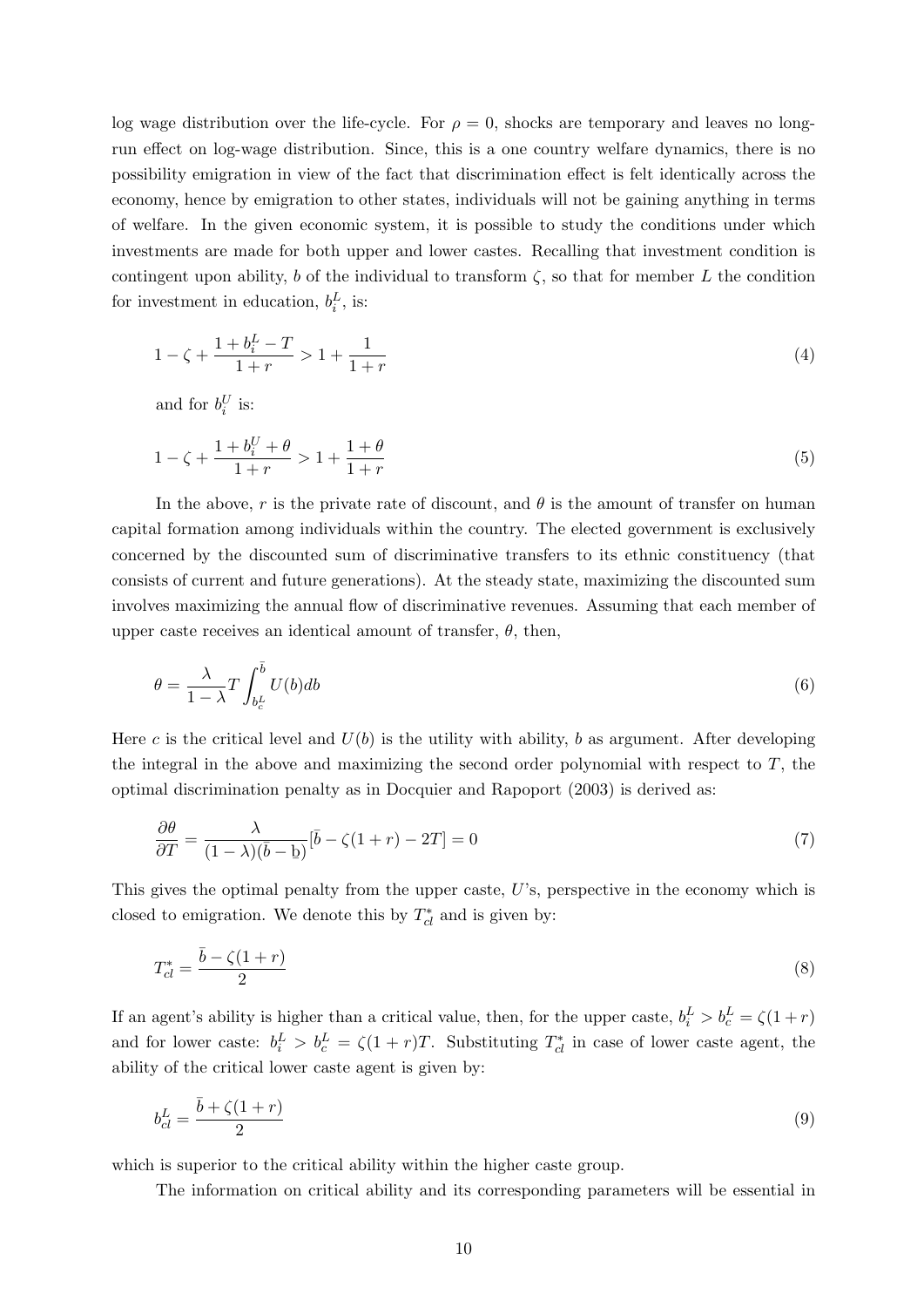determining the speed of convergence of log-wage distribution between upper and lower castes. Denoting the log-wage by, w and  $\Omega$  is the information set the individual in both U and L groups use, the following proposition holds:

**Proposition 1** Caste groups U and L converge between dates t and  $t + T$ , if log-wage disparity at t is expected to decrease in value. If  $w_{U,t} > w_{L,t}$ ,  $E(w_{U,t+T} - w_{L,t+T} | \Omega) < w_{U,t} - w_{L,t}$ 

#### Sketch of proof

The information set,  $\Omega$ , contains information on past values of w as well as the state of the economic and social system. In our case, this includes government policies related to discrimination. If no affirmative action policies were undertaken to ameliorate problem of discrimination, the endogenous nature of discrimination itself will give rise to divergence in  $w$  between  $L$  and  $U$ . Since the operator  $E(.)$  also reflects variances between two groups, L and U, and between time, t and  $t + T$ , it is expected that variance of log-wage,  $\sigma_t^2 > \sigma_T^2$ , where  $T > t$ . This is called  $\sigma$ convergence which is stable only if  $\Omega$  contains information set which does not permanently alter distribution of  $w$  over time. However, the presence of discrimination exerts permanent effects on w and one may expect  $E(w_{U,t+T} - w_{L,t+T} | \Omega) > w_{U,t} - w_{L,t}$ , i.e., social convergence does not occur. Social convergence may occur between  $L$  and  $U$ , if time devoted for investment in education,  $\zeta$ , rises and the ability of the individual  $b_i$  to transform  $\zeta$  also increases. Together they reduce the gap between upper and lower caste's log wage.

## 4 Methodology

In this section, we first present the baseline conceptual framework and then provide a description of the estimation strategy.

#### 4.1 The baseline framework

To understand the wage gap between upper and lower castes, the basic method is to decompose observed wage differentials into those attributable to productivity or observed characteristics and those in the return to specific attributes, which are interpreted as discrimination (Oaxaca, 1973; Blinder, 1973). To illustrate our point, let individual i's log wage for upper caste be denoted, as before, by  $w_{hc}$ , and that of the lower caste by  $w_{lc}$ . We thus have two sets of regressions:

$$
w_{hc} = \beta_{hc} X_{hc} + \epsilon_{hc} \tag{10}
$$

and

$$
w_{lc} = \beta_{lc} X_{lc} + \epsilon_{lc} \tag{11}
$$

where  $X_i, i \in (hc, lc)$  is a vector of individual, household and community characteristics that determines i's potential wage rate,  $\beta_i$  is a vector of parameters to be estimated, and  $\epsilon_i$  is i.i.d. error term. The difference between average (daily) wage rates between upper and lower castes can be represented as

$$
\overline{w}_{hc} - \overline{w}_{lc} = \hat{\beta_{hc}}(\overline{X}_{hc} - \overline{X}_{lc}) + (\hat{\beta_{lc}} - \hat{\beta_{hc}})\overline{X}_{hc}
$$
\n(12)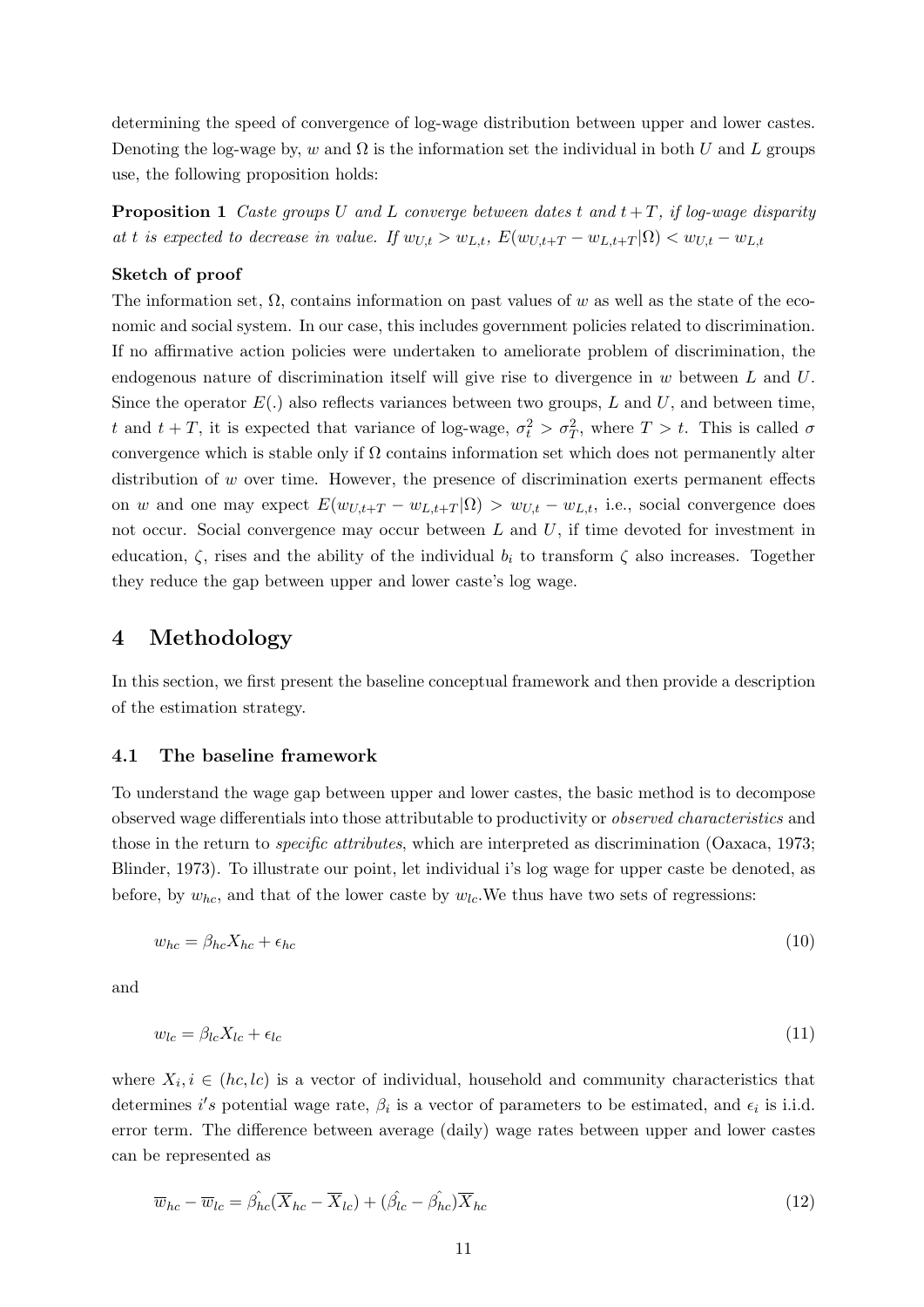Under the assumption that without discrimination the current upper caste wage structure will be applied to upper and lower caste wage workers, the first term on the right hand side of the above equation corresponds to the caste wage differential arising from differences in characteristics whereas the second term denotes the discrimination component that arises from wage differentials due to different returns to these characteristics. The Oaxaca-Blinder (henceforth, OB) only only measure discrimination at mean and ignores the rest of the distribution. As a result, the researchers<sup>5</sup> have broadened their research by extending this methodology in other forms and have applied it to the study of racial or gender differential in the labour market.

However, this methodology suffers from an index problem. For example, we can use the low caste wage structure as the above to overcome this problem. Oaxaca and Ransom (1994) suggest the cross product matrices of the sample characteristics as weights for the estimated parameters  $\hat{\beta}_{hc}$  and  $\hat{\beta}_{lc}$  as follows:

$$
\overline{w}_{hc} - \overline{w}_{lc} = \hat{\beta}^*(\overline{X}_{hc} - \overline{X}_{lc}) + (\hat{\beta}_{lc} - \hat{\beta}^*)\overline{X}_{hc} + \overline{X}_{lc}(\hat{\beta}^* - \hat{\beta}_{lc})
$$
\n(13)

where  $\hat{\beta}^*$  is the non-discriminatory coefficient structure obtained from the pooled regression of hc and lc groups and given as  $\hat{\beta^*} = \omega \hat{\beta_{hc}} + (1 - \omega) \hat{\beta_{lc}}$ . Oaxaca and Ransom (1994) define the weighting matrix as  $\omega = (X'X)^{-1}(X'_{hc}X_{hc})$ , where X and  $X_{hc}$  are the matrices of observed productivity characteristics for the pooled sample and for the high caste group.

### 4.2 Estimation strategy

Whilst decomposition at the mean may be informative, it potentially suffers from a fundamental weakness if wage differential across the distribution of wage of these two groups is not constant. In order to understand the complete effect across the distribution, Koenker and Bassett (1978) proposed Quantile Regression (QR) approach. With this approach one can estimate the change in parameter distribution at specific quantiles so that the response variable produced by a one unit change in the predictor variable can be gauged at both higher and lower quantile of the distribution. The superiority of this approach in relation to mean decomposition can be gauged not by is both on statistical properties as well as intuitively. If the response of wage distribution to certain endogenous shocks (in our case caste discrimination) is true for certain quantile, say at 10% and if it remains consistent throughout the entire range of quantiles, one can say that parameters estimated represent true relationship. In contrast to average method, which is based on only one point of the distribution, one cannot justify with good economic theoretic logic why and if certain changes occur with random selection of samples of a population that represent small or big numbers, if the parameter would represent true population mean and variance. Quantile regression approach solves this problem to a significant extent. The model can be specified as:

$$
Q_{\theta}(w_i|x_i) = x_i \beta_{\theta} \tag{14}
$$

<sup>&</sup>lt;sup>5</sup>Juhn, Murphy, and Pierce (1993), Fortin and Lemieux (1998) and Donald, Green, and Paarsch (2000) decompose any changes in distributional statistics beyond the mean.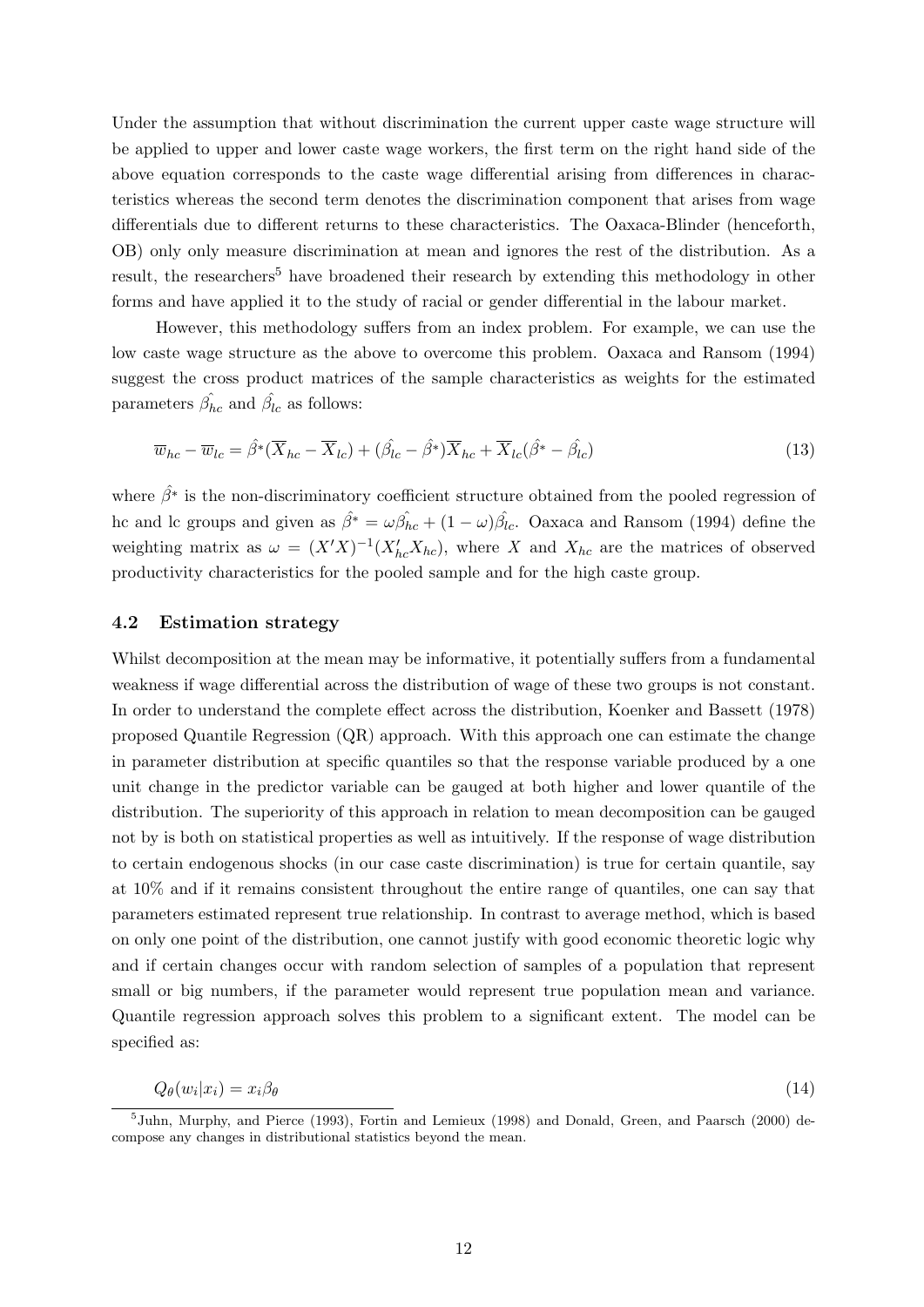where  $Q_w(w_i|x_i)$  for  $\theta \in (0,1)$  denote the  $\theta^{th}$  quantile of the distribution of the log wage given the vector of x.

Koenker and Bassett (1978), use the quantile regression estimator of  $\beta_{\theta}$  of equation 14 minimize the as:

$$
\beta_{\theta} = \operatorname{argmin} \left[ \sum_{i:w \ge X, \beta} \theta |w_i - x_i \beta| + \sum_{i:w < X, \beta} (1 - \theta) |w_i - x_i \beta| \right] \tag{15}
$$

To decompose the wage differential by caste, it is possible to use marginal wage distributions consistent with a conditional distribution estimated by quantile regression as well as with any hypothesized distribution of the covariates. This decomposition which is quite distinct from OB (1973), was proposed by Machado and Mata (MM, 2005). Essentially, one performs a counterfactual exercise. Using the MM (2005) procedure one can identify the sources of the increased wage inequality across different castes (in our case). On the whole, the first idea underlying MM technique is that the conditional quantiles of  $w$  can be estimated by quantile regression. If Equation 13 is correctly specified, the conditional quantile process - that is,  $Q_{\theta}(w|x)$  as a function of  $\theta \in (0,1)$  - provides a full characterization for the conditional distribution of wages given x. In more general cases, the conditional quantile model may provide a reasonable approximation to the true conditional quantile.

Assume that  $w(t)$ ,  $x(t)$ , for  $t = 1993, 2011$  are log wages and k covariates in year t. In addition, letting  $q(x;t)$  as the joint density of the covariates in year t, we are interested in generating sample from the wage density that would prevail for the year  $t$  if the conditional model in (13) were true and the covariates were distributed as  $q(x;t)$ . To get this, MM (2005) proposed that for any distribution:

Step 1: Generate a random drawn sample size m from a uniform distribution  $U(0,1)$   $u_1,...,u_m$ for each period.

Step 2: Using the high caste and low caste data from each period, we store the regression coefficient for high caste and low caste individuals in sample as  $\hat{\beta}_{hc}(\theta)$  and  $\hat{\beta}_{lc}(\theta)$ , where  $(\theta)$ estimates from 1...99 quantile in each group for each period.

Step 3: For each quantile, characteristic of a randomly drawn sample of  $m=1...\infty$  [in our case, we use 300 repetitions] are used to predict log wage value by using the estimated coefficient vectors of  $\hat{\beta}_{hc}(\theta)$  and  $\hat{\beta}_{lc}(\theta)$ . This process generates sets of predicted log values for whole distribution and enables us to calculate the log wage for both high caste and low caste individuals in each period. The vectors of characteristics for high caste individuals  $\bar{X}_{hc}$  and low caste individuals  $\bar{X}_{lc}$  are then used to predict the log wage differential  $\bar{Y}_{hc} - \bar{Y}_{lc}$ . These predicated wage are equivalent to a random sample of size m drawn for marginal wage distribution for non-poor  $(Y_{hc})$ , and poor  $(Y_{lc})$ .

Step 4: The difference between the quantiles of the simulated distributions can be used to quantify wage difference across the distribution. Using the above mentioned procedure, we can estimate the coefficient and the covariates effect as;

$$
Q_{\theta}(\hat{Y}_{hc}|\hat{\beta}_{hc} - \hat{Y}_{lc}|\hat{\beta}_{lc}) = Q_{\theta}(\hat{Y}_{hc}|\hat{\beta}_{hc}) - Q_{\theta}(\hat{Y}_{hc}|\hat{\beta}_{lc}) + Q_{\theta}(\hat{Y}_{hc}|\hat{\beta}_{lc}) - Q_{\theta}(\hat{Y}_{lc}|\hat{\beta}_{lc}) + resist\tag{16}
$$

In the next section, we use these both decomposition methods in context to India and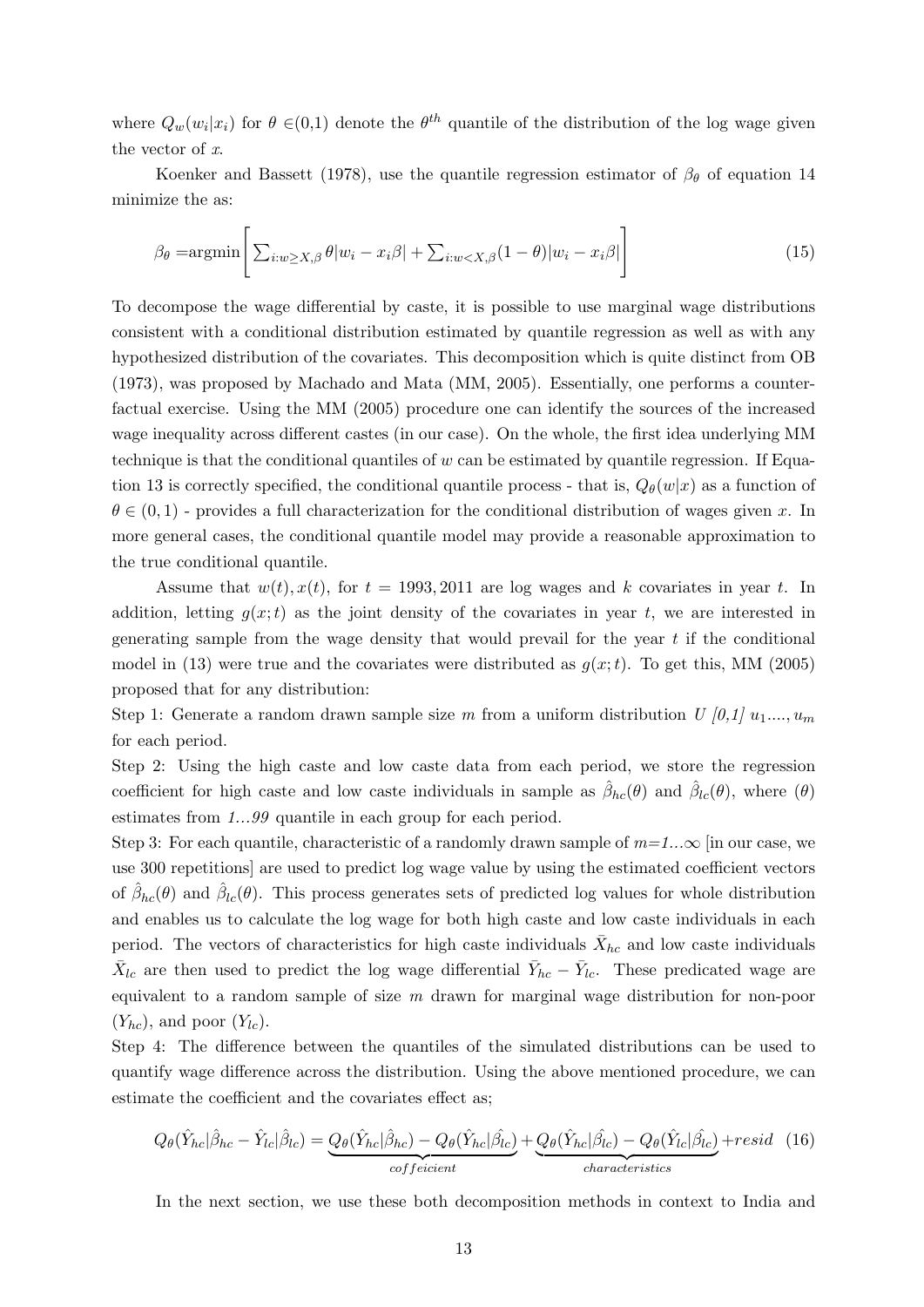explain the convoluted picture of caste discrimination from the beginning of transition period (1993-94) through 2010-11.

# 5 Empirical results

### 5.1 Data characteristics

Earlier research on discrimination employ a variety of data, using, for example per capita consumption expenditure (PCE) data. Kijima (2006b) and Azam (2009), the two most significant studies in discrimination analysis in the case of India use log of (PCE), probably guided by their objective of comparing welfare gains and differentials across gender and social strata. However, per capita consumption expenditure data has two important limitations which can be ameliorated by employment data. Firstly, both Kijima and Azam include the self employed people from agriculture and ignore the fact that the self-employed do not potentially discriminate against themselves. Secondly, discrimination analysis by using consumption-expenditure data normally measures how expenditure is distributed among two social groups/classes. However, there may also be inter group taste differences that affects consumption patterns. This ignores the monetary values attached to expenditure that an individual receives for other economic activities, which otherwise can represent welfare gains in quantifiable terms.

For our empirical analysis, we use 1993-94 and 2010-11 National Sample Survey (NSS) data on employment and unemployment. The survey on employment and unemployment is the prime source of statistical indicators. These surveys provides individual earnings and other demographic indicators such as education, age, sex as well as occupation and industry. In order to asses the effect of discrimination among all social groups, we restrict our sample to working population aged 18-65, who actively participates in the labor market and report their regular/salried earnings per week in their usual principal activity<sup>6</sup>. Hence, we exclude those individuals who are self employed. Table [1] presents the descriptive statistics for those individuals for the two periods. In the first period, we can only distinguish two low caste groups, the Scheduled Caste (SC) and Scheduled Tribe (ST) and compare them to the High Caste (HC). However the second period includes an additional group Other Backward Caste (OBC).

From Table [1], we observe that the weekly log wage has significantly increased over time in both rural and urban sectors. It is evident that the growth and unprecedented trade liberalization policies of 1990 in India has significantly affected the employment structure. As a result, it has given rise to perceptible wage inequality in both rural and urban sectors. In this context, previous studies also observe that in recent years the wage inequality in India has mostly increased among social groups in urban sectors (Kijima (2006 a & b), Madheswaran and Attewell (2007) ). However, most of the Indian industries depend upon agricultural output, therefore, it is worthwhile to include the rural sectors while analyzing the effect of caste discrimination. Previous studies, thus, ignore this fact that the agricultural labourers<sup>7</sup> in rural sector also account a positive source during analysis of caste discrimination.

 ${}^{6}$ The principal activity is the activity in which a person is found during a reference period.

<sup>7</sup>mainly employed in other household firms and received income for their economic activity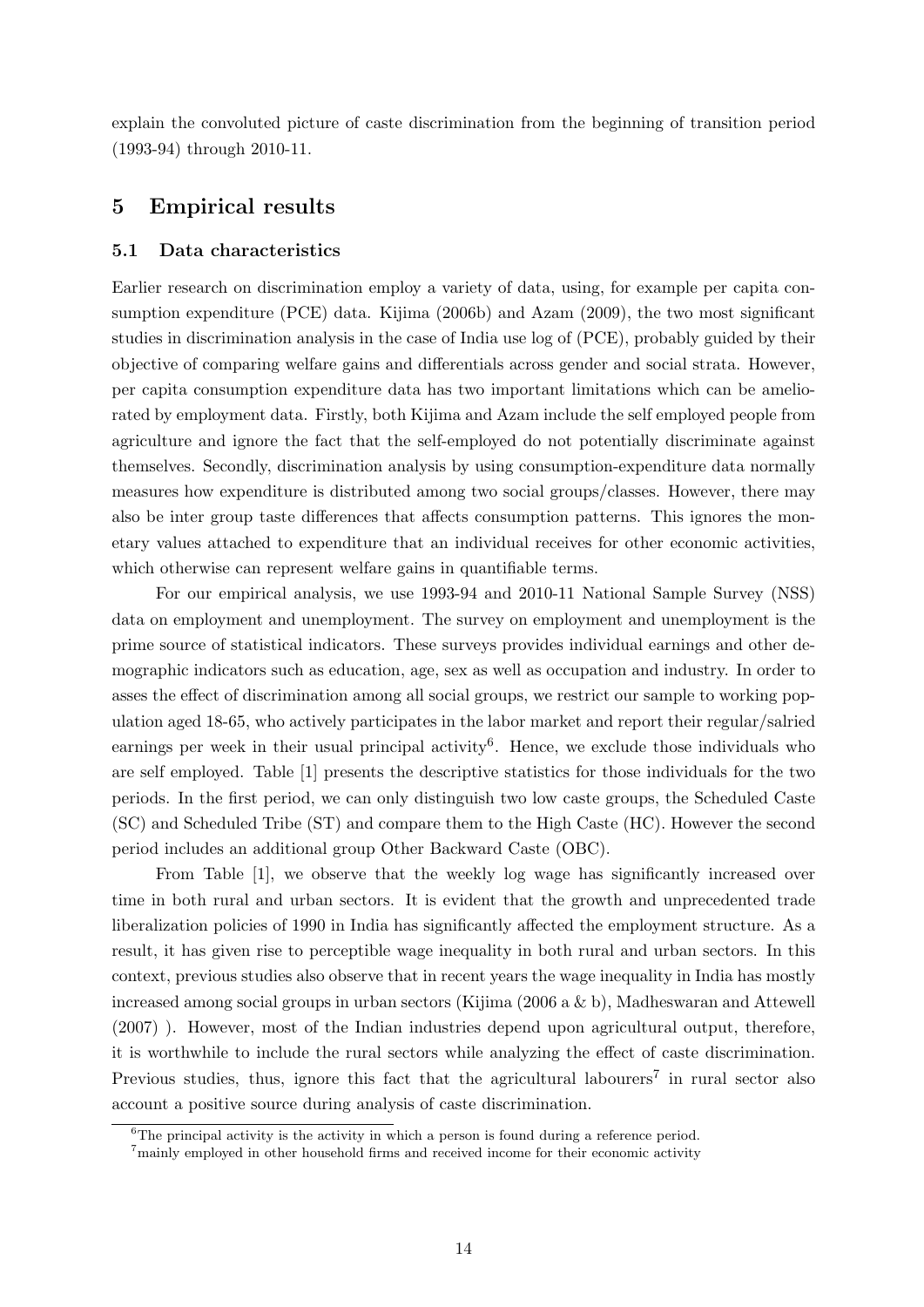|                            |                   | 1993-94             |            |            | $2010 - 11$         |            |            |
|----------------------------|-------------------|---------------------|------------|------------|---------------------|------------|------------|
|                            | ST                | $\operatorname{SC}$ | HC         | ST         | $\operatorname{SC}$ | OBC        | HC         |
| Log wage (per week)        | $\overline{4.61}$ | 4.42                | 4.79       | 6.66       | 6.52                | 6.68       | 7.18       |
| Age                        | 33.84             | 35.75               | 35.96      | 36.56      | 36.20               | 36.77      | 37.12      |
| <b>Individual Status</b>   |                   |                     |            |            |                     |            |            |
| Regular salary earner      | 0.79              | 0.76                | 0.78       | 0.58       | $0.50\,$            | 0.53       | 0.74       |
| Casual/Other labour        | $\rm 0.21$        | 0.24                | 0.22       | $0.42\,$   | 0.50                | 0.47       | $0.26\,$   |
| Education                  |                   |                     |            |            |                     |            |            |
| Illiterate                 | 0.78              | 0.85                | $0.57\,$   | $0.28\,$   | $\rm 0.31$          | $\rm 0.22$ | 0.15       |
| Primary                    | $0.09\,$          | 0.10                | $0.12\,$   | 0.33       | 0.33                | $\rm 0.31$ | $0.25\,$   |
| Middle                     | $\rm 0.03$        | 0.03                | $0.05\,$   | $0.15\,$   | 0.17                | 0.18       | $0.15\,$   |
| Secondary                  | $0.07\,$          | $0.02\,$            | $0.11\,$   | $0.15\,$   | 0.14                | 0.18       | 0.23       |
| Graduate                   | $0.04\,$          | 0.01                | $0.15\,$   | $0.08\,$   | 0.05                | $0.11\,$   | $0.22\,$   |
| Marital Status             |                   |                     |            |            |                     |            |            |
| Single                     | 0.23              | 0.22                | $\rm 0.31$ | 0.53       | $0.53\,$            | $\rm 0.52$ | 0.51       |
| Married                    | 0.77              | 0.78                | 0.69       | $0.47\,$   | 0.47                | 0.48       | 0.49       |
| Religion                   |                   |                     |            |            |                     |            |            |
| Hindu                      | $0.81\,$          | $0.96\,$            | $0.82\,$   | $0.65\,$   | 0.89                | $0.85\,$   | 0.72       |
| Muslim                     | $\rm 0.02$        | 0.00                | $0.09\,$   | $0.03\,$   | $0.01\,$            | 0.11       | $\rm 0.21$ |
| Christian                  | $0.18\,$          | $0.02\,$            | $0.05\,$   | $0.25\,$   | $0.02\,$            | 0.03       | 0.04       |
| Other religion             | $0.00\,$          | 0.02                | $0.05\,$   | $0.06\,$   | 0.08                | $0.01\,$   | $0.03\,$   |
| Occupations                |                   |                     |            |            |                     |            |            |
| Managers                   | $0.00\,$          | 0.00                | $0.01\,$   | $0.01\,$   | $0.01\,$            | $0.02\,$   | 0.06       |
| Professional               | $0.05\,$          | $0.02\,$            | $0.15\,$   | $0.04\,$   | $0.02\,$            | 0.04       | 0.10       |
| Technicians                | $0.00\,$          | 0.00                | $0.00\,$   | $0.07\,$   | 0.03                | 0.05       | 0.08       |
| Clerks                     | $0.06\,$          | 0.01                | 0.09       | $0.05\,$   | 0.03                | 0.05       | 0.10       |
| Sales and Services         | $0.05\,$          | 0.10                | 0.09       | $0.08\,$   | 0.06                | 0.09       | $0.12\,$   |
| Agriculture, Fishing etc   | 0.71              | 0.75                | 0.47       | $\rm 0.02$ | 0.01                | $0.02\,$   | $0.01\,$   |
| Tradeworkers               | $0.06\,$          | 0.07                | 0.11       | 0.14       | 0.18                | $\rm 0.21$ | 0.17       |
| <b>Technical Operators</b> | $0.01\,$          | 0.01                | $0.01\,$   | $0.06\,$   | 0.06                | 0.09       | 0.10       |
| Labourer                   | $0.06\,$          | 0.04                | $0.04\,$   | $0.52\,$   | 0.61                | 0.43       | $0.25\,$   |
| Industry                   |                   |                     |            |            |                     |            |            |
| Mining                     | $\rm 0.02$        | $0.02\,$            | $\rm 0.03$ | $0.03\,$   | 0.02                | $\rm 0.02$ | $\rm 0.02$ |
| agriculture                | 0.70              | 0.74                | 0.47       | $0.30\,$   | 0.27                | $\rm 0.22$ | 0.11       |
| Manufacturing              |                   |                     |            |            |                     |            |            |
| i) Food and Beverages      | 0.03              | $\rm 0.02$          | 0.05       | $0.01\,$   | 0.01                | $\rm 0.02$ | $\rm 0.02$ |
| ii) Textiles               | 0.01              | 0.01                | 0.03       | 0.00       | 0.02                | 0.04       | 0.05       |
| iii) Wood and Paper        | 0.00              | 0.01                | 0.01       | 0.01       | 0.01                | $0.03\,$   | 0.03       |
| iv) Chemical               | 0.01              | 0.02                | 0.03       | $0.03\,$   | 0.06                | 0.06       | 0.09       |
| Utility and Constructions  | $0.05\,$          | 0.05                | 0.04       | $0.28\,$   | $0.34\,$            | 0.26       | 0.16       |
| Wholesale and Trade        | 0.01              | 0.01                | 0.02       | $0.03\,$   | $0.04\,$            | $0.08\,$   | 0.10       |
| Finance and Banking        | 0.00              | 0.00                | 0.02       | $0.01\,$   | $0.01\,$            | 0.01       | 0.04       |
| Transport                  | 0.00              | 0.00                | 0.01       | 0.06       | 0.06                | 0.08       | 0.09       |
| Public Administration      | $0.08\,$          | $0.03\,$            | $0.07\,$   | 0.17       | 0.07                | $0.07\,$   | 0.13       |
| Other Services             | 0.09              | 0.10                | 0.22       | $0.07\,$   | 0.07                | 0.10       | 0.16       |
| $\overline{\text{N}}$      | 4272              | 8182                | 18113      | 3204       | 6489                | 10178      | 8062       |

Table 1: Mean of selected characteristics of regular/casual wage earner.

Author's calculation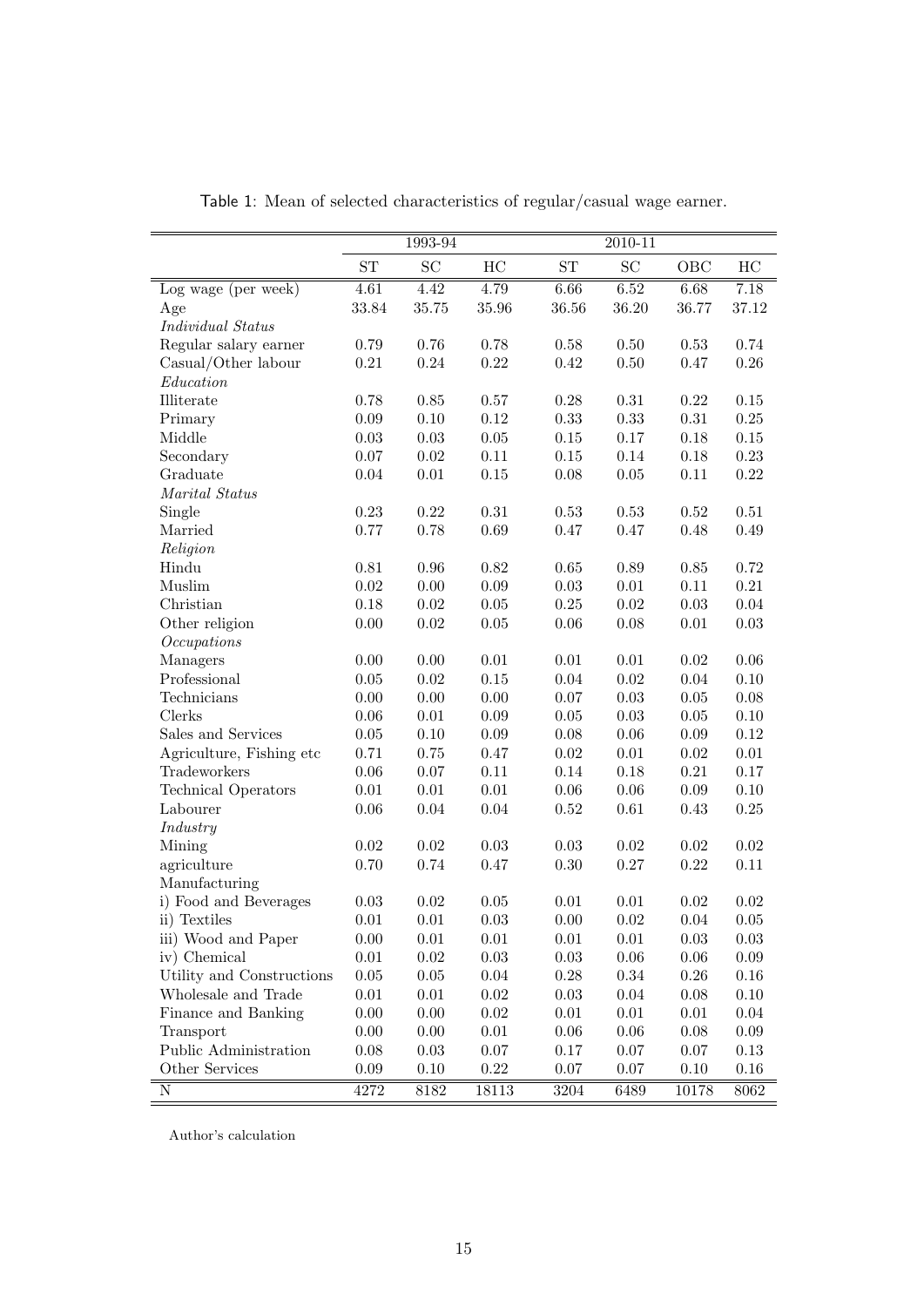#### 5.2 Results

This section explains the dynamics of caste discrimination among social groups by employing MM (2005) method. We focus on the decomposition comparisons between the MM and OB with respect to caste discrimination and argue whether it has increased (decreased) in selective social groups. We emphasize that under the compliance of the government affirmative policies, the effect of caste discrimination should be lower over time.

Previous studies in this context only measure wage inequality or distributional effect across social groups. Kijima (2006), in his extensive study, finds that the overall growth effect of wage inequality in urban India during the 1980s and 1990s between SC/ST and Non SC/ST is mainly higher due to the income difference in the upper part of the distribution while the lower half of the distribution have stayed relatively constant. Similarly, Azam (2010) uses data from 1980s through 2004 and expands social groups into SC, ST and Muslims (religion) and analyze the overall wage inequality in urban sectors. He explains that the increasing wage effect is mainly due to the increasing effect of covariates (characteristics) over time. In another study Kijima (2006b) uses consumption-expenditure data for the rural sector during the 1980s and 1990s and explains the effect of consumption disparities between SC/ST and Non-SC/ST. Additionally, Azam (2009) uses data for 2004 and explains the distributional effect of consumption and social disparities between all social groups (SC, ST, OBC and High Caste).

In order to analyze the recent trend of caste discrimination in the Indian labour market, it is also important to analyze the historical trends. It is intriguing to see how caste discrimination has moved from the beginning of the transition period until now and among all social groups. Consequently, we include all social groups and examine the possible effect of caste discrimination for period 1993-94 through 2010-11, employing mean oriented OB decomposition as well the Quantile based approach proposed by MM decomposition method.

# 5.2.1 Persistence of Caste Discrimination among Social groups over time - Oaxaca and Blinder Decomposition

To examine the inherent dynamics of caste discrimination over time, we first performed OB (1973) decomposition between HC and SC, ST and OBC (when available) for 1993-94 and 2010- 11. As may be noted, OB decomposition method only measures the aggregate differences in coefficient effect and characteristics effect in model across the distribution and ignores the other part of the distribution. Table (2, Panel-A) depicts the increasing effect of caste discrimination among all social groups male aged 18-65 at mean.

Our result indicates that the overall observed gap between High Caste (HC) and low caste (SC, ST and OBC) has approximately increased by two fold from the period 1993-94 to 2010- 11. Comparing the discrimination effect between 1993 and 2011, we find that the percentage contributed by coefficient effect, the unexplained part, has significantly increased between HC vs SC and HC vs ST. However, this effect is more visible and acute between HC and ST. Our result, therefore, indicates that this increasing effect of caste discrimination is mostly due to the effect of covariates among all social groups. This means that the deprived groups are still disconnected from the various public systems such as entering in higher government institutions or education.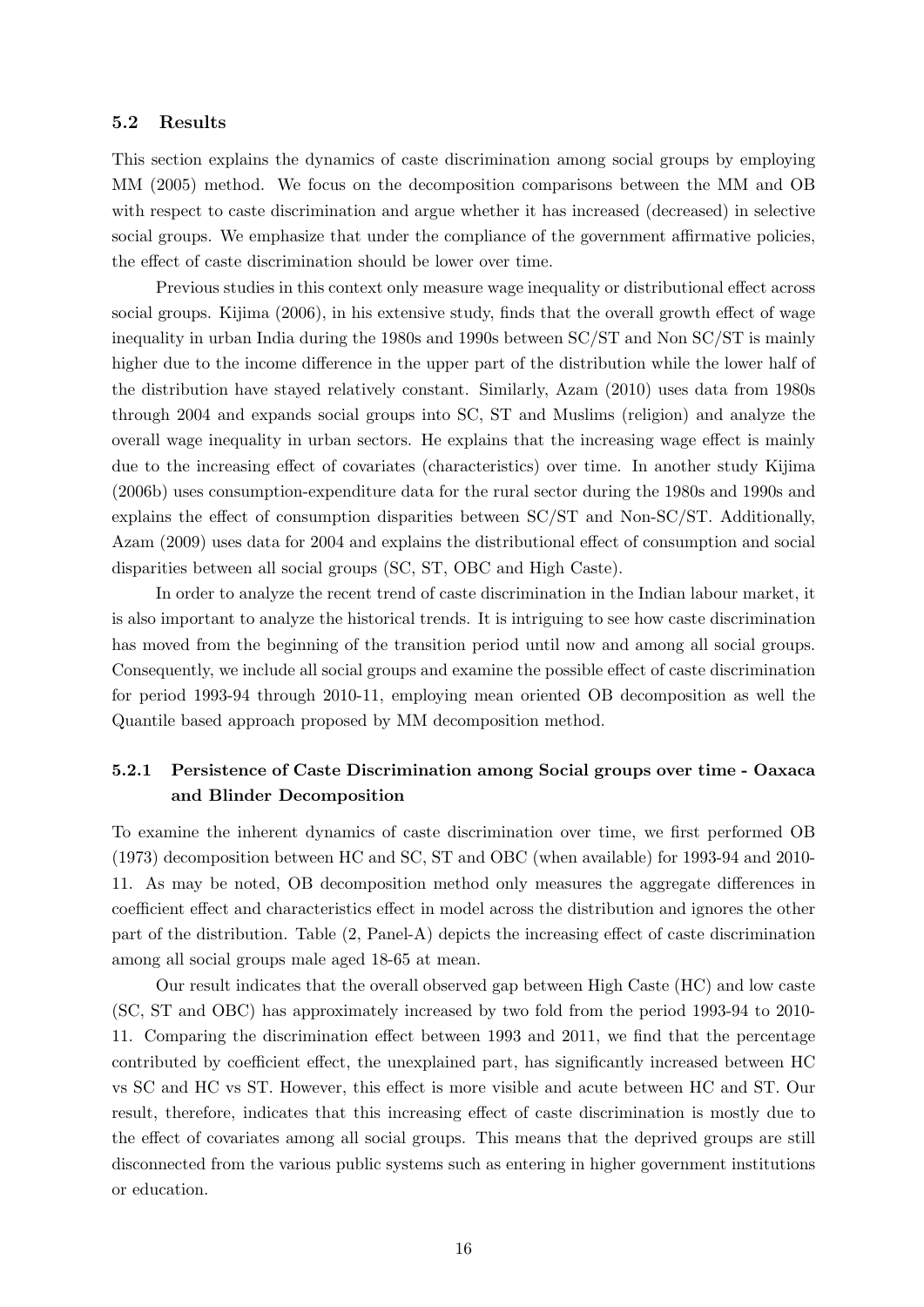In addition to our hypothesis whether existing reservation policies have increased (decreased) the effect of caste discrimination over time, we have also a concern about any legislative programmes corresponding to SC/ST, which was designed to bail them out for the unequal treatment since independence. In the next section, we claim that the presence of caste discrimination among the young cohort compared to the old cohorts in all social groups has gone up over time.

## 5.2.2 Persistence of Caste Discrimination among Young vs Old Cohorts over time - Oaxaca and Blinder Decomposition

This section discusses the results of persistence of caste discrimination among young workers vis a vis old cohorts (see Table 2, Panel-B1 and Panel-B2). As may was noted before, the policy of 'reservation systems' was introduced in 1990s to improve the participation in the labor force for deprived and privileged classes by way of reserving seats in various public places viz; in opportunity in jobs, education, and other fields of life. However, these reservation policies are not directed to different age groups. It is, therefore, interesting to study the potential effect of discrimination among the young (18-40 years) and the old (41-65 years). First, we examine the effect of caste discrimination for young cohorts followed by old cohorts for period 1993-94 through 2010-11, and then analyze which social group has more effected during these periods.

Table (2), Panel-B1 and Panel-B2 presents these results. Interestingly, our results indicate that the effect of coefficients is higher among young cohort over time. From our results one may also perceive that the relevant policy for SC/ST, which was designed to improve social connectedness with privileged class, suggests that the government intervention programmes has been less effective in the last two decades. The overall observed gap has increased between HC and all social groups. Comparing the effect of discrimination between young and old cohorts for the same social group, our result indicates that the discrimination effect are fairly acute among young population over time.

Although, the OB model suggests that the effect of caste discrimination has increased from 1993-94 through 2010-11. The reliability of OB model has been questioned in various empirical studies. Arguing that the OB model is not appropriate to measure the persistent effect of caste discrimination across the entire distribution of wage. In the next section, therefore, we examine the effect of caste discrimination across the whole distribution by using a quantile based approach and a decomposition method proposed by Machado and Mata (2005).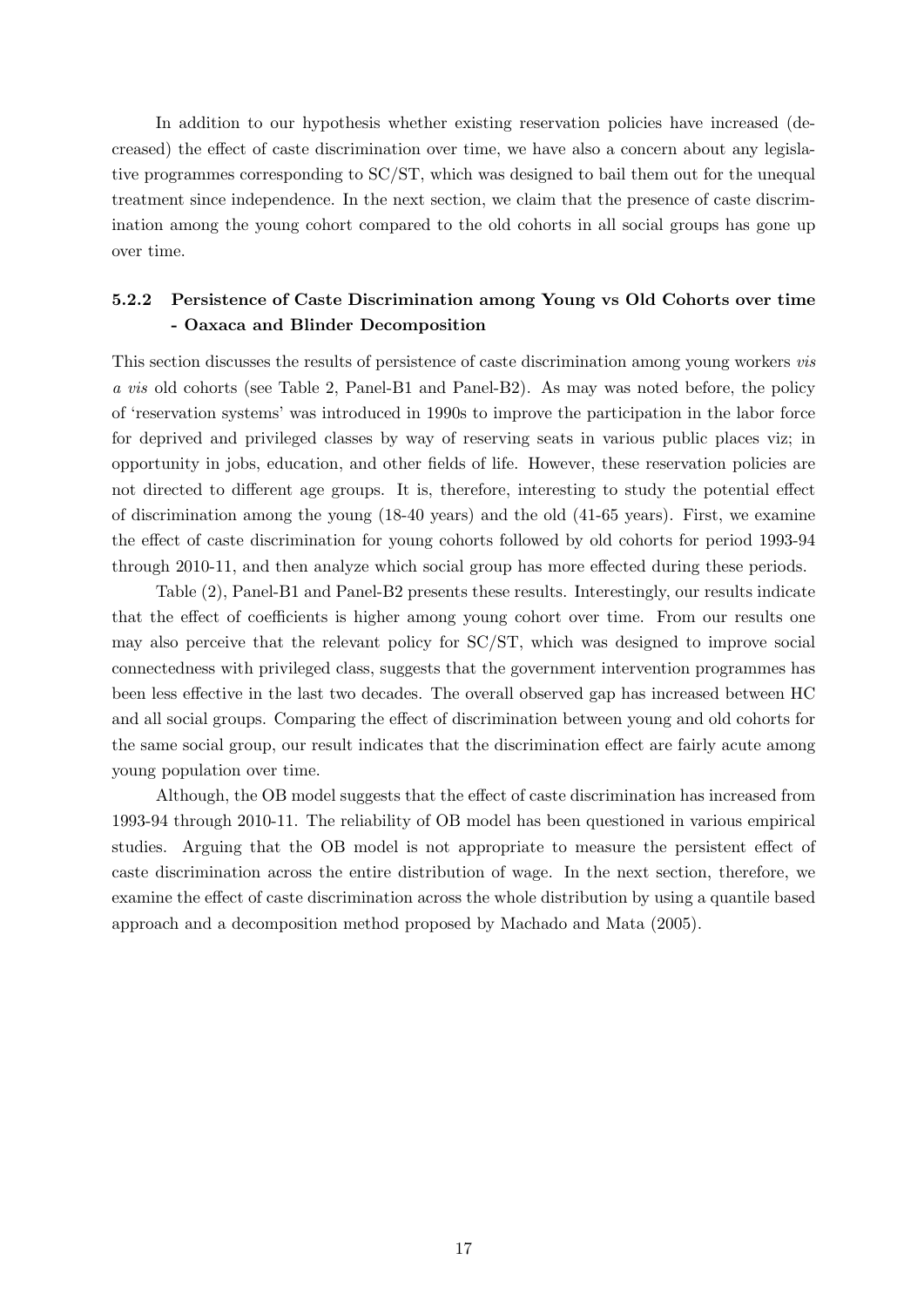|                      |             | SC<br>HC vs |           |                                                 | $HC$ vs $ST$             |           |                    | HC vs OBC         |              |
|----------------------|-------------|-------------|-----------|-------------------------------------------------|--------------------------|-----------|--------------------|-------------------|--------------|
|                      | unexplained | explained   | gap       | unexplained                                     | explained                | $ga$ p    | unexplained        | explained         | gap          |
| Panel-A              |             |             |           |                                                 | $\overline{\mathrm{Al}}$ |           |                    |                   |              |
| 1993-94              | $-0.052$    | 0.421       | 0.369     | $-0.028$                                        | $0.204\,$                | $0.176\,$ |                    |                   | $\mathbf{I}$ |
|                      | (0.0085)    | (0.0087)    | (0.0121)  | (0.0099)                                        |                          | (0.0162)  |                    |                   |              |
|                      | $-14\%$     | 114%        |           | $-16\%$                                         | $(0.0136)$ $116\%$       |           |                    |                   |              |
| 2010-11              | 0.128       | 0.533       | 0.661     | 0.126                                           | 0.395                    | 0.521     | 0.119              | 0.376             | 0.496        |
|                      | (0.0096)    | (0.0124)    | (0.0153)  |                                                 | $(0.0174)$ $76\%$        | (0.0205)  |                    | (0.0113)          | (0.0143)     |
|                      | $19\%$      | $81\%$      |           | $\begin{array}{c} (0.0114) \\ 24\% \end{array}$ |                          |           | $(0.0092)$ $24\%$  | $76\%$            |              |
| Panel-B1             |             |             |           |                                                 | Young                    |           |                    |                   |              |
| 1993-94              | $-0.054$    | 0.388       | 0.334     | $-0.030$                                        | 0.168                    | 0.138     |                    |                   |              |
|                      | (0.0100)    | (0.0101)    | (0.0141)  | (0.0113)                                        | (0.0154)                 | (0.0186)  |                    |                   |              |
|                      | $-16\%$     | 116%        |           | $-22%$                                          | $122\%$                  |           |                    |                   |              |
| 2010-11              | $0.116\,$   | 0.439       | 0.555     | $0.127\,$                                       | 0.338                    | 0.465     | 0.119              | 0.279             | 0.398        |
|                      | (0.0111)    | (0.0139)    | (0.0174)  | $(0.0137)$ $27\%$                               | (0.0194)                 | (0.0231)  | $(0.0110) \\ 30\%$ | $(0.0127)$ $70\%$ | (0.0166)     |
|                      | $021\%$     | $79\%$      |           |                                                 | $73\%$                   |           |                    |                   |              |
| Panel-B <sub>2</sub> |             |             |           |                                                 | Old                      |           |                    |                   |              |
| 1993-94              | $-0.058$    | $0.504\,$   | $0.446\,$ | $-0.012$                                        | $0.270\,$                | 0.258     |                    |                   | $\mathbf{I}$ |
|                      | (0.0157)    | (0.0169)    | (0.0232)  | (0.0203)                                        |                          | (0.0328)  |                    |                   |              |
|                      | $-13%$      | 113%        |           | $-05\%$                                         | $(0.0279)$<br>105%       |           |                    |                   |              |
| 2010-11              | $0.146\,$   | 0.678       | 0.824     | 0.169                                           | 0.423                    | 0.592     | $\,0.135\,$        | $0.517\,$         | 0.652        |
|                      | (0.0174)    | (0.0237)    | (0.0286)  | (0.0207)                                        | $(0.0327)$ $71\%$        | (0.0385)  | (0.0161)           | (0.0210)          | (0.0258)     |
|                      | 18%         | $82\%$      |           | $29\%$                                          |                          |           | $21\%$             | $79\%$            |              |

Table 2: Oaxaca-Blinder decomposition for 1993-94 and 2010-11 Table 2: Oaxaca-Blinder decomposition for 1993-94 and 2010-11 Note: (i) bootstrap standard errors are in parenthesis and proportion to observed gap are mentioned under standard errors. (ii) Calculations are not possible due to Note: (i) bootstrap standard errors are in parenthesis and proportion to observed gap are mentioned under standard errors. (ii) Calculations are not possible due to unavailability of OBC data. unavailability of OBC data.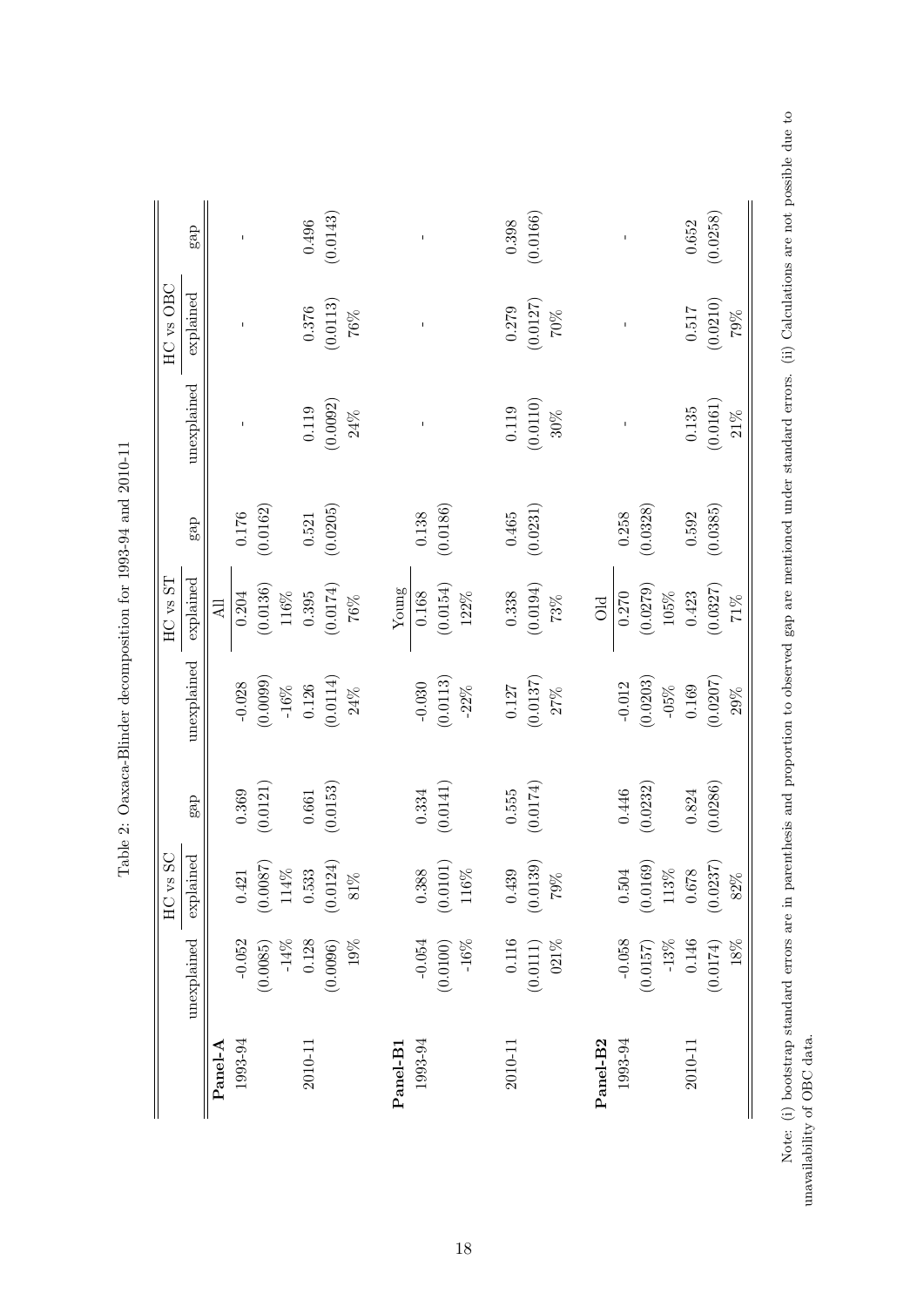# 5.2.3 Persistence of Caste Discrimination among Social groups over time - MM (2005) Decomposition

In Table (3), we show that the effect of caste discrimination among all social groups at selected quantiles. This procedure is similar to Azam's (2010) study. We have selected three quantiles for comparisons 10th, 50th and 90th quantiles. It appears that the effect of discrimination is more acute between 50th (the median) quantile and 10th quantile for each year in our selected sample period. This reflects that the undertaken legislative laws corresponding to SC/ST or OBC were not improving the social gap between privileged classes.

Our decomposition results provides strong indication on the rising effect of caste discrimination among all social groups from 10th quantile to 70th quantile in each period and among all social groups. Figure [3] and [4] presents the distributional impact of coefficient effect at all quantiles among all social groups for periods 1993-94 and 2010-11. For instance, it is observed that the discrimination effect for HC vs. SC is increasing along the quantiles (from 10th till 80th) and this is consistent over the years. The same is true for HC vs ST for the period 1993 and 2011. The result for HC vs OBC in 2010-11 is not directly comparable to the period 1993 due to unavailability of data. If one compares discrimination effect between high caste and low caste for both periods, we observe that the discrimination is more acute between 10th quantile and median quantile. For instance, in the period 1993, the effect of discrimination among HC vs ST was 73% in the 10th quantile compared to 8% in the 90th quantile.

However, the effect of caste discrimination in the same groups for the period 2010-11 compared to 1993-94 indicates that the discrimination has gone over 20 years, exception to this result is HC vs ST. Notably, it has mostly increased at the bottom of the distribution. These findings are consistent with Azam (2010) who also find that that the inequality between HC vs SC/ST has increased at the top of the distribution. While comparing the effect of discrimination between HC vs OBC, we find that this has remained same across the whole quantile of the distribution and indicates the comparative ineffectiveness of recent reservation policies for this group. On the average, we find that caste discrimination has been increasing since 1993-94 till 2010-11, the effect is decelerating although interesting it still remains positive and significant.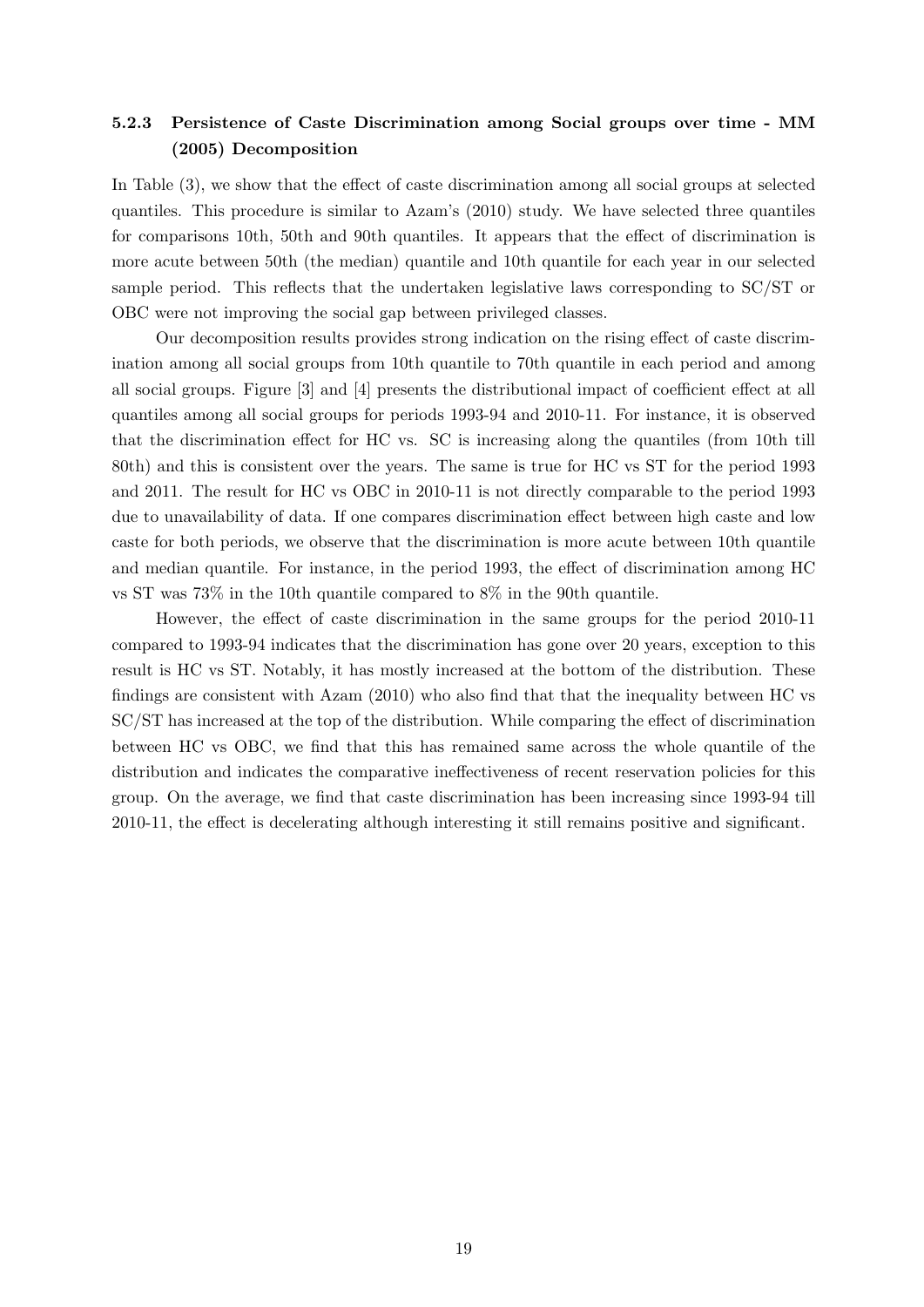|              | residual    |             |          |          |           |          |                     |           |          |         | $-0.017$    |          | $-06\%$ | 0.005            |                       | $01\%$  | $-0.161$  |          | $-32%$  |
|--------------|-------------|-------------|----------|----------|-----------|----------|---------------------|-----------|----------|---------|-------------|----------|---------|------------------|-----------------------|---------|-----------|----------|---------|
|              | unexplained |             |          |          |           |          |                     |           |          |         | 0.126       | (0.0280) | $44\%$  |                  | (0.203)               | $40\%$  | 0.220     | (0.0398) | 43%     |
| HC vs OBC    | explained   | ÷           |          |          |           |          |                     |           |          |         | $0.179\,$   | (0.0301) | $62\%$  | 0.303            | (0.0239)              | $59\%$  | 0.452     | (0.0342) | $89\%$  |
|              | gap         |             |          |          |           |          |                     |           |          |         | 0.288       |          |         | 0.511            |                       |         | 0.511     |          |         |
|              | residual    | $\!0.003\!$ |          | $-03\%$  | $-0.004$  |          | $-08\%$             | $-0.131$  |          | $-23\%$ | 170.0       |          |         | $10\%$<br>-0.060 |                       | $-12\%$ | $-0.065$  |          | $-15%$  |
|              | unexplained | $-0.077$    | (0.0234) | $73\%$   | $-0.056$  |          | $(0.0163) \\ -14\%$ | $0.047$   | (0.0888) | $08\%$  | $\,0.162\,$ | (0.0296) |         | $35\%$ 0.163     | (0.0189)              | $32\%$  | 0.026     | (0.0324) | $06\%$  |
| $HC$ vs $ST$ | explained   | $-0.031$    | (0.0287) | $29\%$   | $0.108\,$ | (0.0178) | $22\%$              | 0.644     | (0.0651) | $115\%$ | $0.261\,$   | (0.0314) | $55\%$  | 0.408            | (0.0236)              | $80\%$  | 0.482     | (0.0325) | $109\%$ |
|              | ga          | $-0.105$    |          |          | 0.049     |          |                     | 0.560     |          |         | 0.470       |          |         | 0.511            |                       |         | 0.444     |          |         |
|              | residual    | $-0.009$    |          | $-32%$   | 0.039     |          | $16\%$              | 0.034     |          | $03\%$  | 0.051       |          | $11\%$  | $-0.113$         |                       | $-22\%$ | $-0.078$  |          | $-08%$  |
|              | unexplained | $-0.076$    | (0.0253) | $-270\%$ | $-0.038$  | (0.0160) | $-15\%$             | $-0.115$  | (0.0252) | $-10\%$ | 0.169       | (0.0274) | $36\%$  | $0.190\,$        | $\left(0.0174\right)$ | $37\%$  | 0.242     | (0.0373) | 26%     |
| HC vs SC     | explained   | 0.113       | (0.0258) | $402\%$  | 0.245     | (0.0188) | $99\%$              | 1.285     | (0.0314) | $107\%$ | 0.250       | (0.0299) | $53\%$  | 0.434            | (0.0231)              | $85\%$  | 0.752     | (0.0318) | 82%     |
|              | gap         | 0.028       |          |          | 0.247     |          |                     | 1.204     |          |         | 0.470       |          |         | 0.511            |                       |         | 0.916     |          |         |
|              |             | $10^{th}$   |          |          | $50^{th}$ |          |                     | $90^{th}$ |          |         | $10^{th}$   |          |         | $50^{th}$        |                       |         | $90^{th}$ |          |         |
|              |             | 1993-94     |          |          |           |          |                     |           |          |         | 2010-11     |          |         |                  |                       |         |           |          |         |

Table 3: Counterfactual decomposition at selected quantiles from 1993-94 through 2010-11 Table 3: Counterfactual decomposition at selected quantiles from 1993-94 through 2010-11

20

Note: (i) bootstrap standard errors are in parenthesis and proportion to observed gap are mentioned under standard errors. (ii) Calculations are not possible due to unavailability of OBC data. Note: (i) bootstrap standard errors are in parenthesis and proportion to observed gap are mentioned under standard errors. (ii) Calculations are not possible due to unavailability of OBC data.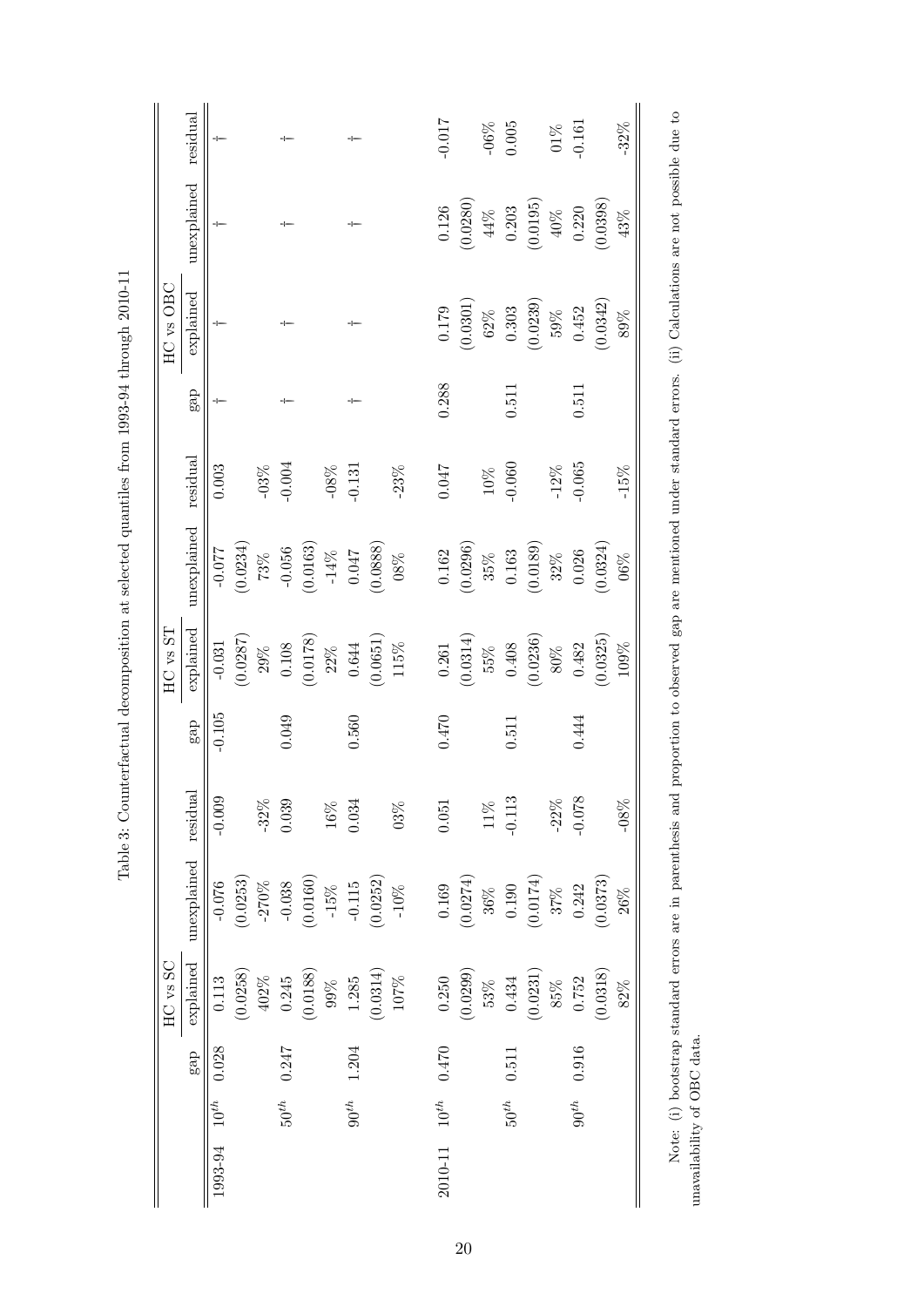# 5.2.4 Persistence of Caste Discrimination among Young vs Old Cohorts over time - MM Model

Interesting results emerge from discrimination analysis when one studies the young vs. old demographic dynamics. In Tables (4 and 5) we present discrimination effect for young vs. old across four social groups. We find that the our results follow similar trend as presented in OB decomposition. In addition, it also evinces that the young cohorts at the bottom of the distribution are more discriminated compared to the old cohorts in the same group. This has remained consistent across four social groups. The results are consistent at higher quantiles across social stratification. For instance, for young cohort at 90th quantile, the discrimination effect is -9 percent for HC vs. SC compared at 10th quantile, where it shows -294 percent in 1993. For the same social group, it is 28 percent at 90th quantile and 48 percent at 10th quantile in 2011. Similarly for old cohort, for HC vs. SC, the discrimination effect is -109 percent at 10th quantile and -11 percent at 90th quantile% in 1993, whereas it has increased to 33 percent at 10 quantile and 21 percent at 90th quantile in 2011. The overall implication is that the DE effect has increased significantly from 1993 to 2011 and discrimination is still remains positive and significant.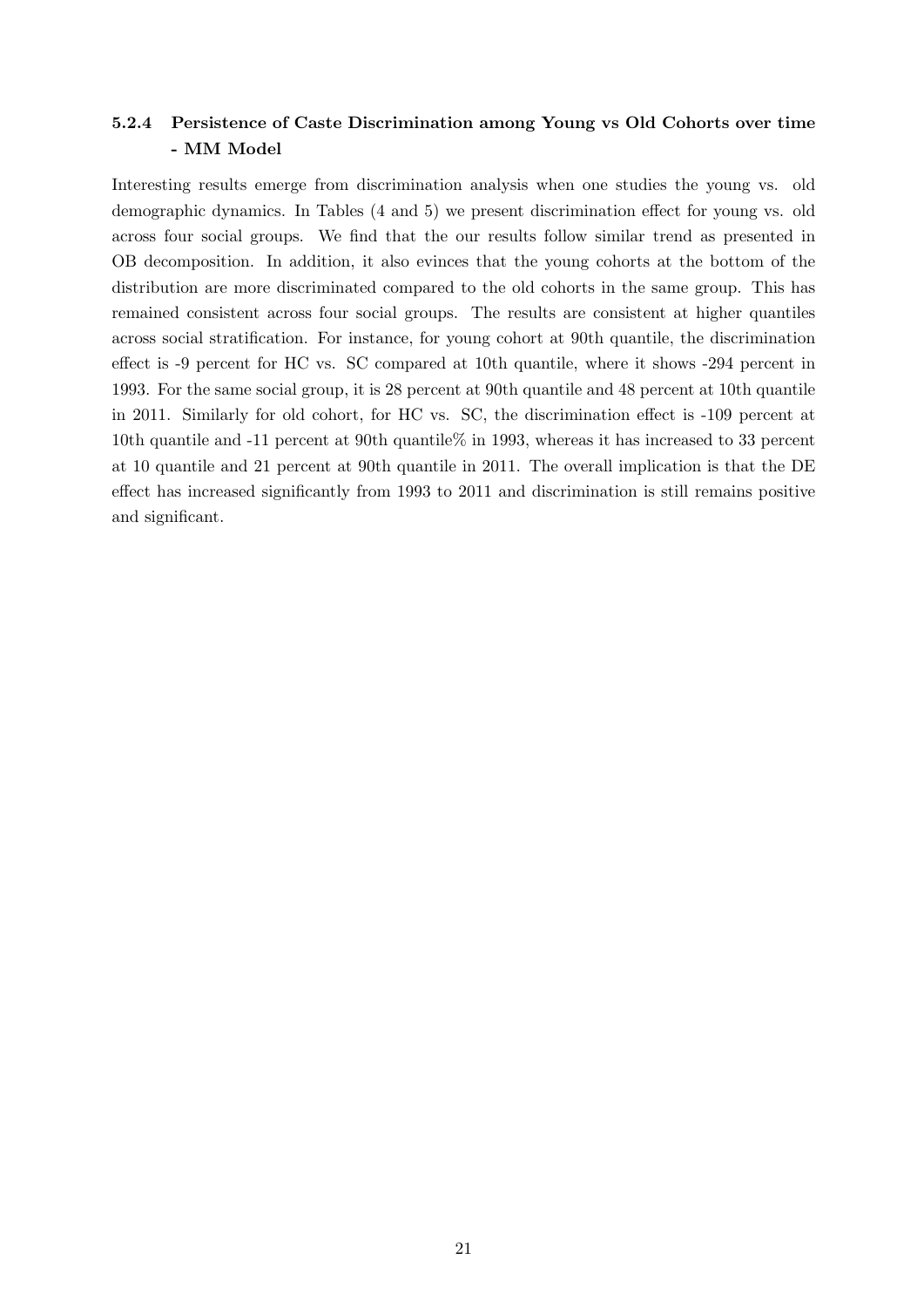|              | residual             |           |          |          |           |          |            | ÷         |          |          | $-0.016$  |          | $-06\%$                                                          | 0.001       |          | $01\%$  | 0.000     |          | $01\%$  |
|--------------|----------------------|-----------|----------|----------|-----------|----------|------------|-----------|----------|----------|-----------|----------|------------------------------------------------------------------|-------------|----------|---------|-----------|----------|---------|
|              | unexplained          |           |          |          |           |          |            |           |          |          | $0.167\,$ | (0.0295) | $\begin{array}{c} 66\% \\ 0.191 \\ (0.0173) \\ 54\% \end{array}$ |             |          |         | 0.229     | (0.0376) | $35\%$  |
| HC vs OBC    | explained            |           |          |          |           |          |            |           |          |          | $0.101\,$ | (0.0297) | $\frac{40\%}{0.165}$                                             |             | (0.0204) | $45\%$  | 0.416     | (0.0382) | $63\%$  |
|              | ga                   |           |          |          |           |          |            |           |          |          | 0.251     |          |                                                                  | 0.357       |          |         | 0.644     |          |         |
|              | residual             | $-0.004$  |          | $04\%$   | $-0.016$  |          | $\pm 79\%$ | $-0.146$  |          | $-36%$   | $-0.039$  |          | $-11\%$                                                          | $-0.102$    |          | $-29\%$ | $-0.053$  |          | $-11\%$ |
|              | unexplained          | $-0.071$  | (0.0238) | $67\%$   | $-0.056$  | (0.0158) | $-284\%$   | $-0.028$  | (0.0946) | $\%20$ - | $0.149\,$ | (0.0305) | $41\%$                                                           | $0.125$     | (0.0166) | $35\%$  | 0.033     | (0.0389) | $07\%$  |
| $HC$ vs $ST$ | explained            | $-0.031$  | (0.0292) | $29\%$   | 0.092     | (0.0167) | $463\%$    | 0.580     | (0.0618) | $143\%$  | 0.255     | (0.0300) | $70\%$                                                           | 0.333       | (0.0183) | $93\%$  | 0.490     | (0.0384) | $104\%$ |
|              | gaP                  | $-0.105$  |          |          | 0.020     |          |            | 0.405     |          |          | 0.365     |          |                                                                  | 0.357       |          |         | $0.470\,$ |          |         |
|              |                      | $-0.006$  |          | $-22\%$  | 0.004     |          | $02\%$     | 0.025     |          | $02\%$   | 0.008     |          | $02\%$                                                           | $-0.105$    |          | $-29%$  | $-0.011$  |          | $-01\%$ |
|              | unexplained residual | $-0.083$  | (0.0271) | $-294\%$ | $-0.049$  | (0.0169) | $-25\%$    | $-0.097$  | (0.0267) | $-09\%$  | 0.176     | (0.0308) | $48\%$                                                           | $0.171\,$   | (0.0152) | $48\%$  | 0.277     | (0.0282) | $28\%$  |
| HC vs SC     | explained            | 0.117     | (0.0303) | $416\%$  | 0.239     | (0.0182) | $123\%$    | 1.151     | (0.0330) | $107\%$  | 0.180     | (0.0290) | $50\%$                                                           | $\!0.291\!$ | (0.0183) | $81\%$  | 0.715     | (0.0301) | 73%     |
|              | gap                  | 0.028     |          |          | 0.194     |          |            | 1.079     |          |          | 0.365     |          |                                                                  | 0.357       |          |         | 0.981     |          |         |
|              |                      | $10^{th}$ |          |          | $50^{th}$ |          |            | $90^{th}$ |          |          | $10^{th}$ |          |                                                                  | $50^{th}$   |          |         | $90^{th}$ |          |         |
|              |                      | 1993-94   |          |          |           |          |            |           |          |          | 2010-11   |          |                                                                  |             |          |         |           |          |         |

Table 4: Counterfactual decomposition at selected quantiles from 1993-94 through 2010-11 among young Table 4: Counterfactual decomposition at selected quantiles from 1993-94 through 2010-11 among young Note: (i) bootstrap standard errors are in parenthesis and proportion to observed gap are mentioned under standard errors. (ii) *i*-calculations are not possible due to Note: (i) bootstrap standard errors are in parenthesis and proportion to observed gap are mentioned under standard errors. (ii) †-calculations are not possible due to unavailability of OBC data. unavailability of OBC data.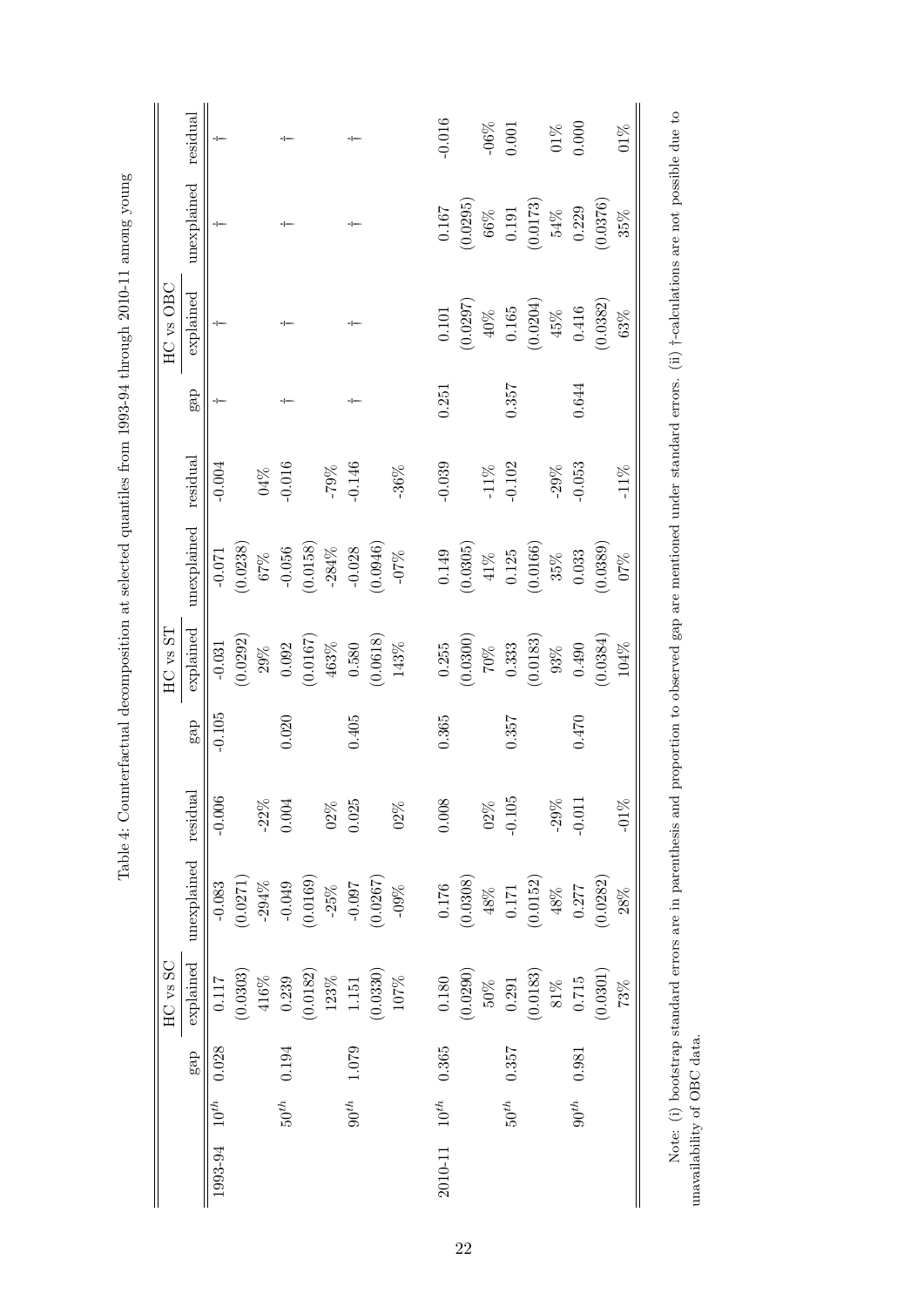|         |           |       | HC vs SC  |             |          |           | $HC$ vs $ST$ |                                                            |          |       | HC vs OBC   |             |                 |
|---------|-----------|-------|-----------|-------------|----------|-----------|--------------|------------------------------------------------------------|----------|-------|-------------|-------------|-----------------|
|         |           | gap   | explained | unexplained | residual | ga        | explained    | unexplained                                                | residual | gap   | explained   | unexplained | residual        |
| 1993-94 | $10^{th}$ | 0.037 | 0.122     | $-0.062$    | $-0.003$ | $-0.105$  | $-0.038$     | $-0.119$                                                   | 0.052    |       | $+$         |             |                 |
|         |           |       | (0.0332)  | (0.0295)    |          |           | (0.0322)     |                                                            |          |       |             |             |                 |
|         |           |       | $213\%$   | $-109\%$    | $-05\%$  |           | $36\%$       | $(0.0294)$<br>113%                                         | $-49\%$  |       |             |             |                 |
|         | $50^{th}$ | 0.272 | 0.273     | $-0.042$    | 0.041    | $0.154\,$ | $0.150\,$    |                                                            | 0.040    |       |             |             |                 |
|         |           |       | (0.0129)  | (0.0165)    |          |           | (0.0176)     | $\begin{array}{c} -0.036 \\ (0.0197) \\ -23\% \end{array}$ |          |       |             |             |                 |
|         |           |       | $101\%$   | $-15\%$     | $14\%$   |           | $97\%$       |                                                            | $26\%$   |       |             |             |                 |
|         | $90^{th}$ | 1.404 | 1.543     | $-0.160$    | 0.022    | 0.781     | $0.874\,$    | $0.077$                                                    | $-0.170$ |       |             | -1-         |                 |
|         |           |       | (0.0282)  | (0.0278)    |          |           | (0.0619)     | (0.0828)                                                   |          |       |             |             |                 |
|         |           |       | $109\%$   | $-11\%$     | $02\%$   |           | $112\%$      | $10\%$                                                     | $-22\%$  |       |             |             |                 |
| 2010-11 | $10^{th}$ | 0.606 | 0.377     | 0.201       | 0.029    | 0.546     | 0.250        | $0.257$                                                    | 0.038    | 0.383 | 0.342       | 0.070       | $-0.028$        |
|         |           |       | (0.0343)  | (0.0336)    |          |           | (0.0350)     | (0.0341)                                                   |          |       | (0.0340)    | (0.0310)    |                 |
|         |           |       | $62\%$    | $33\%$      | $05\%$   |           | $46\%$       |                                                            | $07\%$   |       | $89\%$      | $18\%$      |                 |
|         | $50^{th}$ | 1.050 | 0.739     | $\rm 0.231$ | 0.080    | 0.955     | $0.572\,$    | $\frac{47\%}{10.243}$                                      | 0.139    | 0.981 | $\,0.604\,$ | 0.232       | $-07%$<br>0.146 |
|         |           |       | (0.0289)  | (0.0197)    |          |           | (0.0317)     | (0.0275)                                                   |          |       | (0.0294)    | (0.0252)    |                 |
|         |           |       | 70%       | $22\%$      | $08\%$   |           | $60\%$       | $25\%$                                                     | $15\%$   |       | $62\%$      | $24\%$      | $15\%$          |
|         | $90^{th}$ | 0.716 | 0.662     | $\,0.151$   | $-0.096$ | 0.486     | 0.478        | $-0.015$                                                   | 0.023    | 0.530 | 0.466       | 0.139       | $-0.075$        |
|         |           |       | (0.0294)  | (0.0391)    |          |           | (0.0275)     | (0.0308)                                                   |          |       | (0.0291)    | (0.0344)    |                 |
|         |           |       | 92%       | 21%         | $-13%$   |           | $98\%$       | $-03%$                                                     | 05%      |       | $88\%$      | $26\%$      | $-14%$          |

Note: (i) bootstrap standard errors are in parenthesis and proportion to observed gap are mentioned under standard errors. (ii) † -calculations are not possible due to

Note: (i) bootstrap standard errors are in parenthesis and proportion to observed gap are mentioned under standard errors. (ii)  $\dagger$ -calculations are not possible due to

unavailability of OBC data.

unavailability of OBC data.

Table 5: Counterfactual decomposition at selected quantiles from 1993-94 through 2010-11 among old Table 5: Counterfactual decomposition at selected quantiles from 1993-94 through 2010-11 among old

23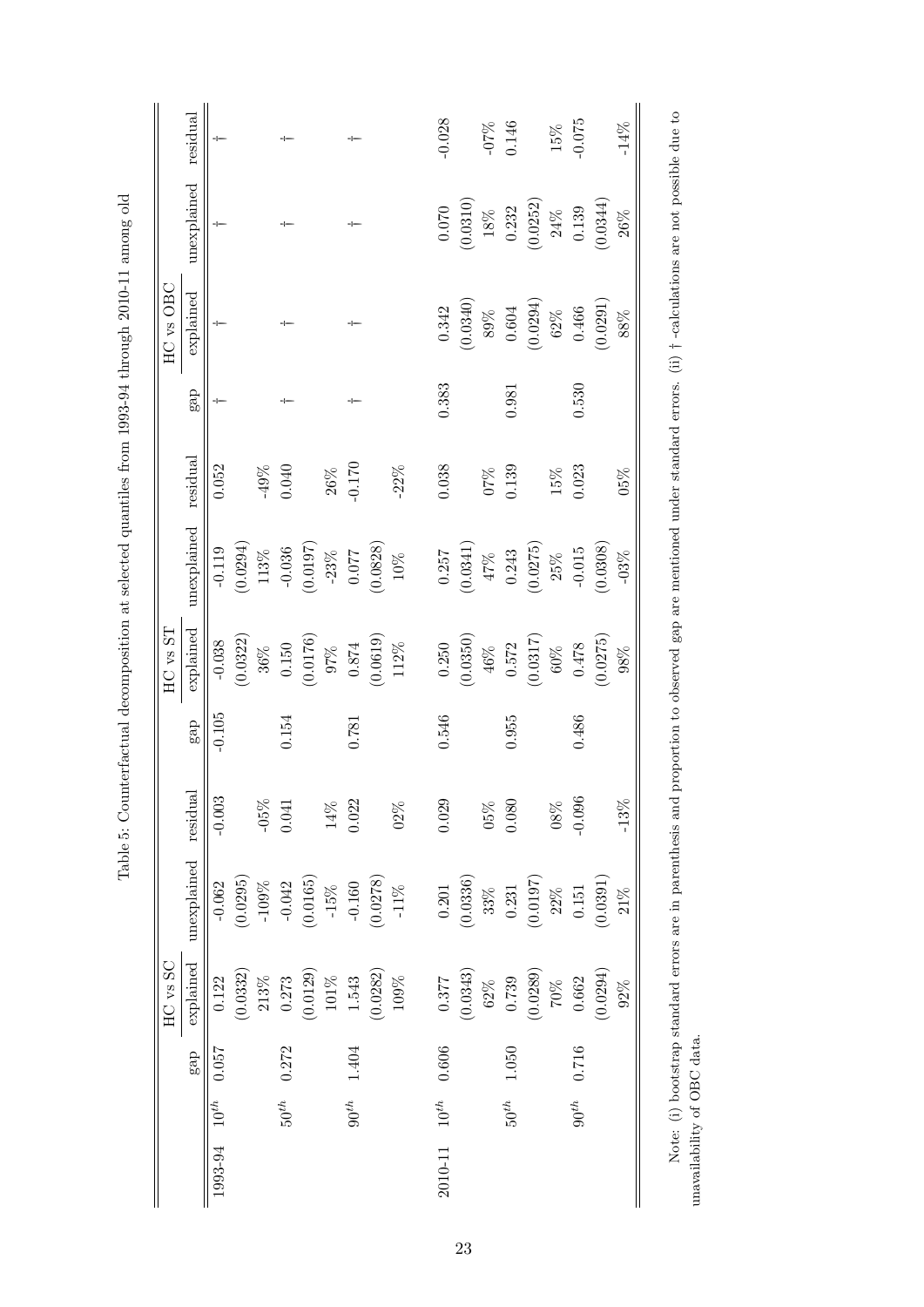## 6 Conclusions

Faster growth without social stability is not sustainable. Although India's recent growth success story has encouraged academics and policy makers alike to predict faster speed of convergence of per capita income to developed countries within a time less than about three decades, the observed and rising social and economic differential in development within this success story has been a constant worry. Under this backdrop, this paper has investigated how discrimination across demographic cohorts and socially segmented groups are responding to the growth spurts. Rising inequality between young and old cohorts and between social groups means that anger and agonies among the individuals might trigger social tension and uncertain economic growth. This is especially important if young cohorts feel the heat of rising social segmentation in terms of social and economic opportunities.

Among other important results, this paper has highlighted the role and effect of caste discrimination between demographics, viz., young and old. Both the population cohorts have their own social affiliation which has been endogenous determined within Indian context, viz., whether they belong to high or low caste. Had the effect of caste discrimination been felt equally across demographic distribution, the situation would have been different. In contrast, we have demonstrated and argued in the paper that impact of caste discrimination has been felt acutely among young then old age cohorts. This finding provides a possible direction to where our best prediction of sustainable economic growth for India could be. The restlessness among young population with heightened feeling of uncertainty and insecurity has both social and economic effects. The latter is perceived via declining the pace of innovation, corruption, and unstable labor force participation.

With respect to time, this paper finds that there is strong presence of discriminatory practice in the India from 1993-94 through 2010-11. Our results raise an important question: whether the increasing effect of caste discrimination among all social groups is due to less effectiveness of the government affirmative polices per se or the notable division of labour between high caste and lower caste since independence. But more importantly, our results indicate that the prevalence of caste discrimination between all social groups has remained constant compared to the transition phase. While analyzing the effect of discrimination between young and old cohorts, we find that the existence of social practises, historical juncture and socio-economics realities reinforced or reshaped the nexus of caste-class relations in India. The distributional effect of age and nexus of caste discrimination, thus, draws an attention for more qualitative studies. The effect of discrimination between young and old age reinforces policy makers to review the existing affirmative policies for lower social groups.

### References

- Akerlof, G. A. (1975), "The economics of cast and of the rat race and other woeful tales", Quarterly Journal of Economics, 80(3), 599-617.
- Alderman, H. and E. M. King (1998), "Gender Differences in Parental Investment in Education", Structural Change and Economic Dynamics, 9(4), 453-68.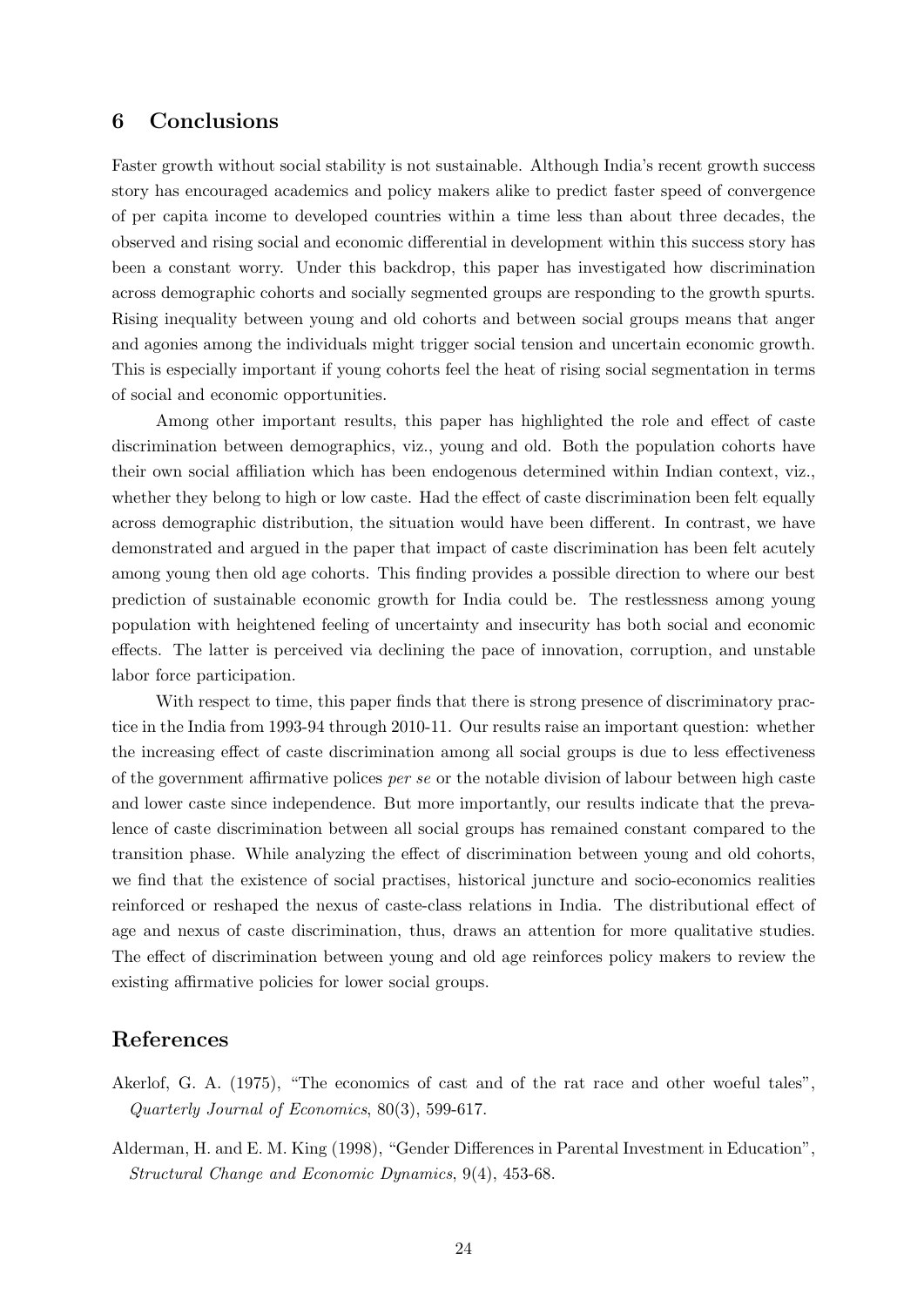- Angrist, J.D. and Krueger, A.B. (1991), "Does Compulsory School Attendance Affect Schooling and Earnings?", The Quarterly Journal of Economics, Vol. 106, pp. 979-1014.
- Azam, M. (2012), "A Distributional Analysis of Social Group Inequality in Rural India",Journal of International Development, 24(4), 415-432.
- Azam, M. (fortcoming), "Changes in Wage Structure in Urban India 1983-2004: A Quantile Regression Decomposition", World Development.
- Becker, G. S (1957), "The economics of discrimination", The University of Chicago Press. 2nd Edition.
- Blinder, A. S. (1973), "age discrimination: Reduced form and structural variables", Journal of Human Resources, 8, pp. 436-455.
- Borooah, Dubey and Iyer, (2007), "The Effectiveness of Jobs Reservation: Caste, Religion, and Economic Status in India", Development & Change, Vol. 38, No. 3, pp. 423-455.
- Deininger, K., S. Jin, and H. Nagarajan (2012), "Wage Discrimination in India's Informal Labour Markets: Exploring the Impact of Castes and Gender", NCAER Working Papers on Decentralisation and Rural Governance in India, No. 3.
- Hartshorn, K. J. S., L. Whitbeck, and D.R. Hoyt (2012), "Exploring the Relationships of Perceived Discrimination, Anger, and Aggression among North American Indigenous Adolescents", Society and Mental Health, 2(1), 53-67.
- Docquier, F. and H. Rapoport (2003), " Endogenous discrimination, migration prospects, and the protection of ethnic minorities", Annales D' Economie et de Statistique, No. 71-72, 76-91.
- Esteve-Volart, B. (2009), "Gender Discrimination and Growth: Theory and Evidence from India", STICERD Development Economics Discussion Paper No. 42.
- Griliches, Z. (1977), "Estimating the Returns to Schooling: Some Econometric Problems", Econometrica, Vol. 45, pp. 1-22.
- Hoff, K. and P. Pandey (2005), "Opportunity is not everything How belief systems and mistrust shape responses to economic incentives", *Economics of Transition*, 13(3), 445-72.
- Hoff, K. and P. Pandey (2006), "Discrimination, social identity, and durable inequalities", American Economic Review, 96(2): 206-11.
- Holzer, H. and D. Neumark (2000), "Assessing affirmative action", Journal of Economic Literature, 38(3), 483-568.
- Johnson, T. (1970), "Returns from Investment in Human Capital", The American Economic Review, Vol. 60, No. 4, pp. 546-560.
- Kijima, Y. (2006a), "Why did wage inequality increase? Evidence from urban India 1983-99", Journal of Development Economics.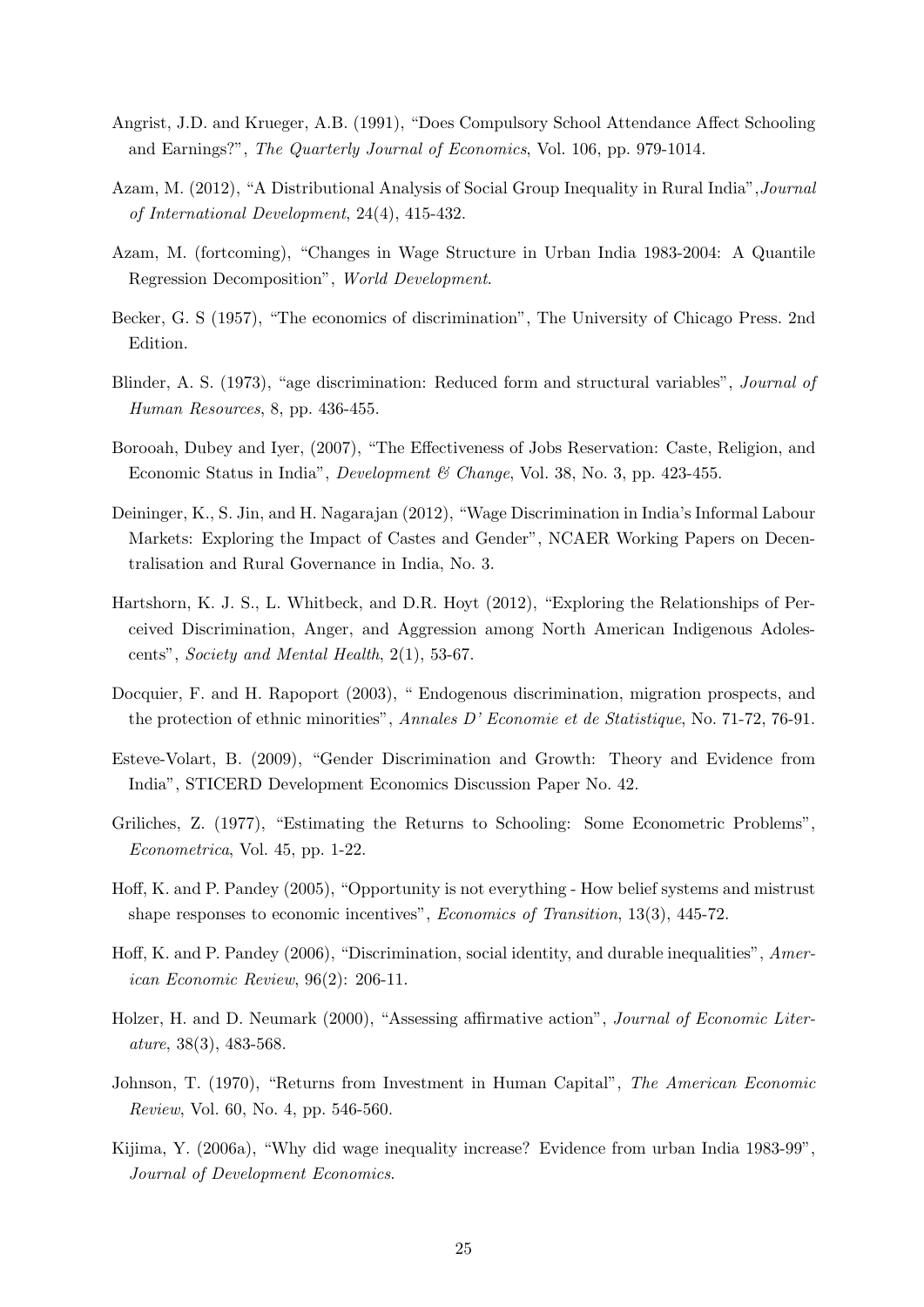- Kijima, Y. (2006b), "Caste and Tribe Inequality: Evidence from India, 1983-1999", Economic Development and Cultural Change, University of Chicago Press.
- Klasen, S. (2002), "Low Schooling for Girls, Slower Growth for All? Cross-Country Evidence on the Effect of Gender Inequality in Education on Economic Development", World Bank Economic Review, 16(3), 345-73.
- Koenker, R. and Bassett, G. (1978), "Regression Quantiles", Econometrica, Vol. 46 (1), pp. 33-50.
- Machado, J. and J. Mata (2005), "Counterfactual decomposition of changes in wage distributions using quantile regression", Journal of Applied Econometrics, 20:4, pp. 445-465.
- Madheswaran and Attewell (2007), "Caste Discrimination in the Indian Urban Labour Market: Evidence from the National Sample Survey", Economic and Political Weekly, Vol. 42, pp. 4146-4153.
- Mincer, J. (1970), "The Distribution of Labor Incomes: A Survey. With Special Reference to the Human Capital Approach", Journal of Economic Literature, VIII (1), March, pp. 1-26.
- Neumark, D. (1988). "Employers' Discriminatory Behavior and the Estimation of Wage Discrimination", Journal of Human Resources, Vol 23(3), pp. 279-295.
- Oaxaca, R. L. (1973), "Male-Female Wage Differentials in Urban Labor Markets", International Economic Review, Vol. 14, No. 3, pp. 693-709.
- Oliver, J. B and Lawrence, F. K (1992), "Regional Evolutions", Brookings Papers on Economic Activity.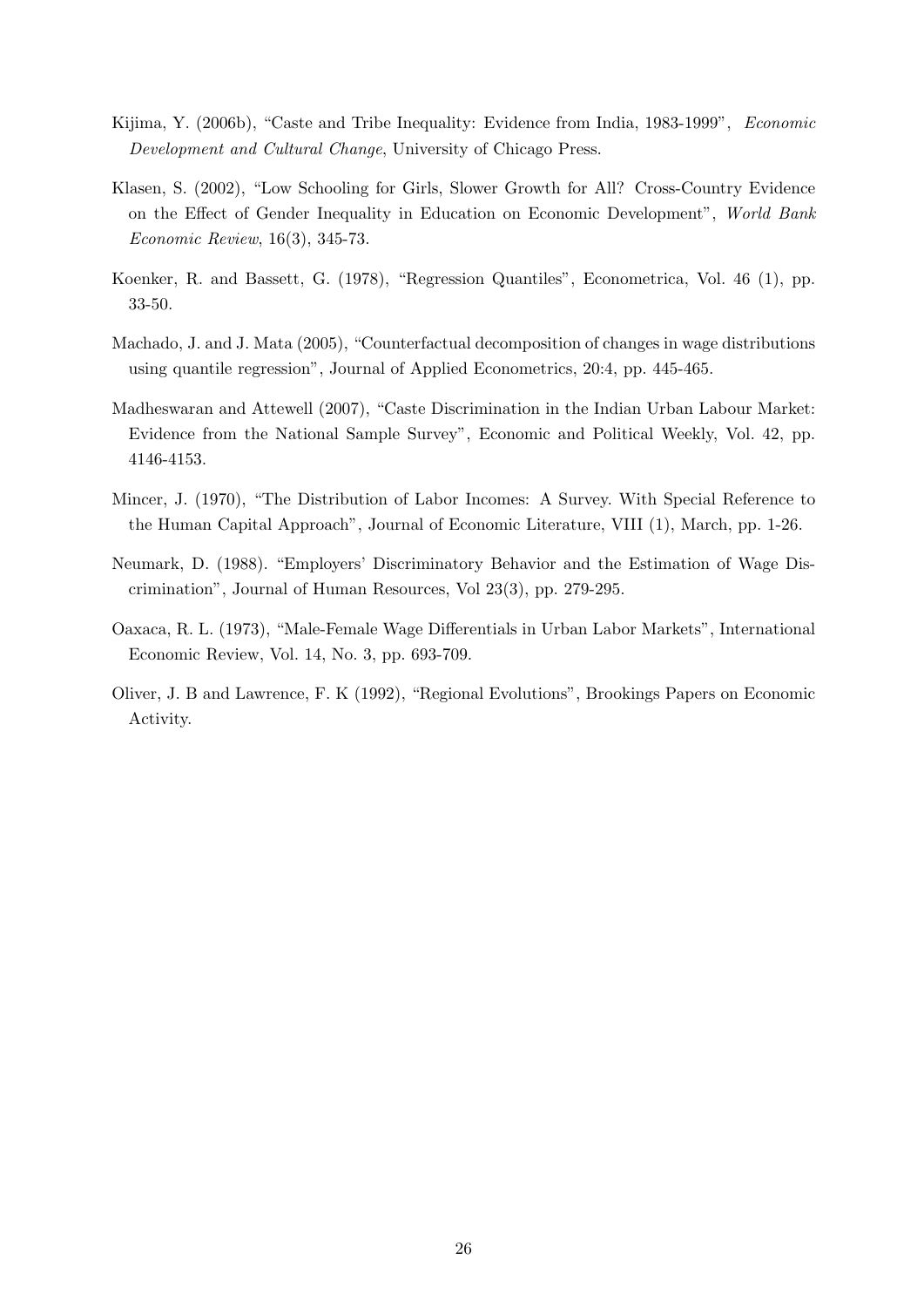

Figure 3: Effect of discrimination between HC and SC/ST (1993-94)